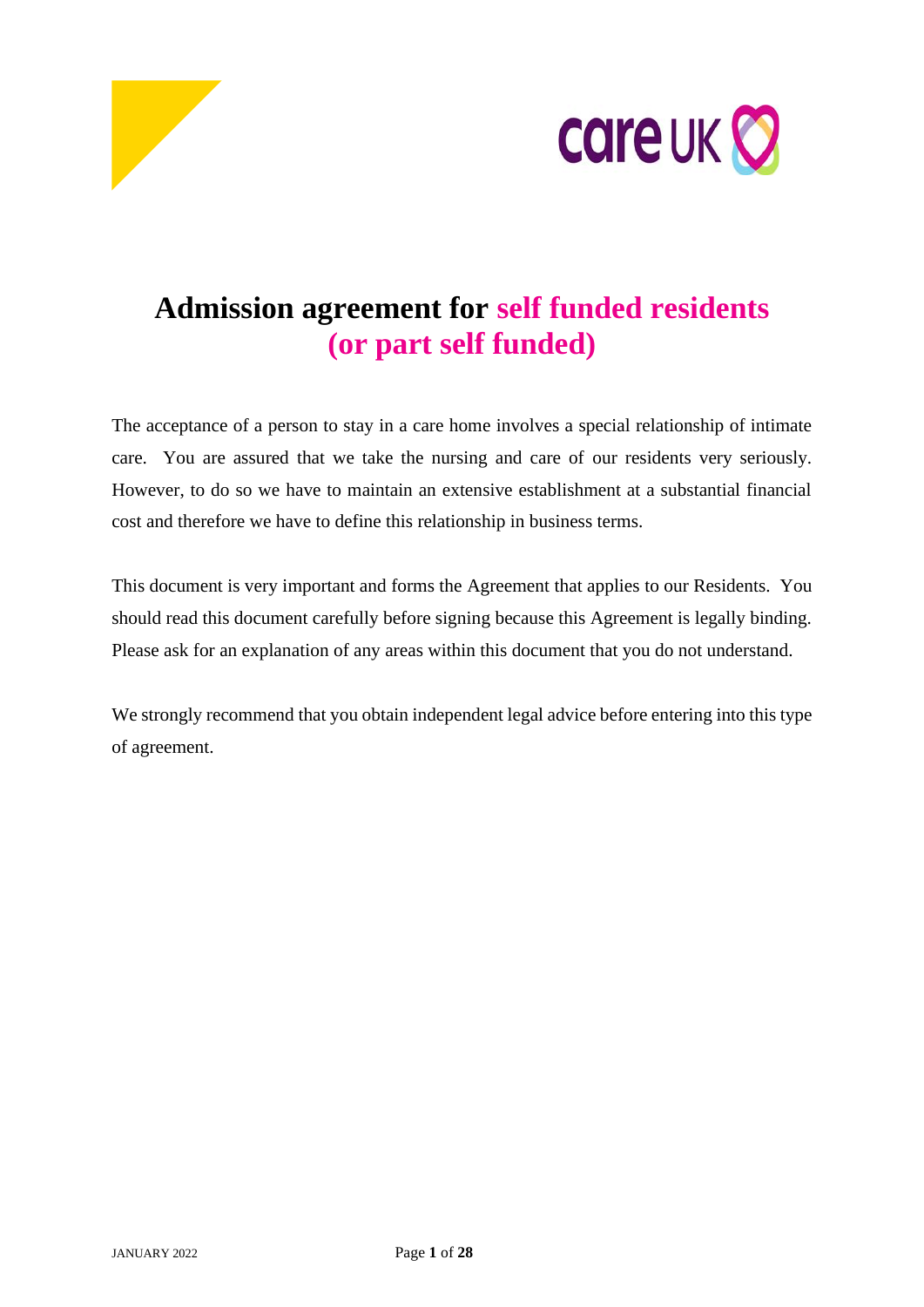## **Part 1 – Admission Request**

## **Detailed Residence Terms are in Part 2 below. A summary of the key Residence Terms is provided on page 5 of this Part 1. Please read the Residence Terms carefully before signing this Agreement and ask for an explanation of any areas that you do not understand.**

This Part 1 and the Residence Terms in Part 2 form the Agreement which applies to the admission of the Resident named below as a Resident of the Home.

| <b>Resident's Name and Property Address:</b>                                                                                                                                                                                                                                       |             | <b>Home Name:</b><br><b>Date of Admission:</b><br>$\sqrt{ }$                                                                                 |
|------------------------------------------------------------------------------------------------------------------------------------------------------------------------------------------------------------------------------------------------------------------------------------|-------------|----------------------------------------------------------------------------------------------------------------------------------------------|
| Date of Birth:                                                                                                                                                                                                                                                                     |             | <b>Details of Resident's Attorney under a Lasting</b><br><b>Power of Attorney or Court of Protection</b><br><b>Appointed Deputy (if any)</b> |
| <b>Method of payment:</b><br>Direct Debit [<br>By the time of admission the Resident and any Third Party<br>Contributor must have a direct debit in place for payment.<br>Interest is charged on late payments at the rate of 4%<br>above HSBC Bank's base rate from time to time. |             | Postcode:<br><b>Telephone No:</b><br><b>Email address:</b>                                                                                   |
| <b>Residential Fees (gross weekly)</b>                                                                                                                                                                                                                                             | $\pounds$   | <b>Name and Address of Guarantor</b> (The person                                                                                             |
| Liability for funding/sources (weekly)<br>for Residential Fees<br>Resident<br>Third Party Liability<br><b>OR</b><br>FNC or other Public Funding<br>(including any contributions to Local<br><b>Authority Funding</b> )                                                             | £<br>£<br>£ | jointly and personally responsible for fees)<br>Postcode:<br><b>Telephone No:</b><br><b>Email address:</b>                                   |
|                                                                                                                                                                                                                                                                                    |             |                                                                                                                                              |
| <b>Enhanced Room Fees (gross weekly)</b><br>Liability for funding/sources (weekly)                                                                                                                                                                                                 | $\pounds$   | <b>Name and Address of Third Party</b><br><b>Contributor</b> (The person responsible for any Third Party<br>Liability for payment of Fees)   |
| for Enhanced Room Fees                                                                                                                                                                                                                                                             |             |                                                                                                                                              |
| Resident<br>Third Party Liability                                                                                                                                                                                                                                                  | £<br>£      |                                                                                                                                              |
| <b>Total gross weekly fee (being)</b><br><b>Resident Fees plus Enhanced Room</b><br>Fees (if any))                                                                                                                                                                                 | $\pounds$   | Postcode:<br><b>Telephone No:</b><br><b>Email address:</b>                                                                                   |
| <b>Deposit</b> (2 x total gross weekly fee)                                                                                                                                                                                                                                        | $\pounds$   |                                                                                                                                              |
| <b>Advance Fee</b> $(4 x total gross weekly fee)$                                                                                                                                                                                                                                  | $\pounds$   |                                                                                                                                              |

**Additional Costs**: will be invoiced monthly and are payable by the Resident (and/or any Guarantor or Third Party Contributor) on presentation of the invoice (Clause 9.1.2 of Agreement).

**Standard annual fee increase**: 6% on 1<sup>st</sup> April (Clause 6 of Agreement).

**Personal Care Plan**: sets out your care package covered by our Residential Fees (Clause 7 of Agreement).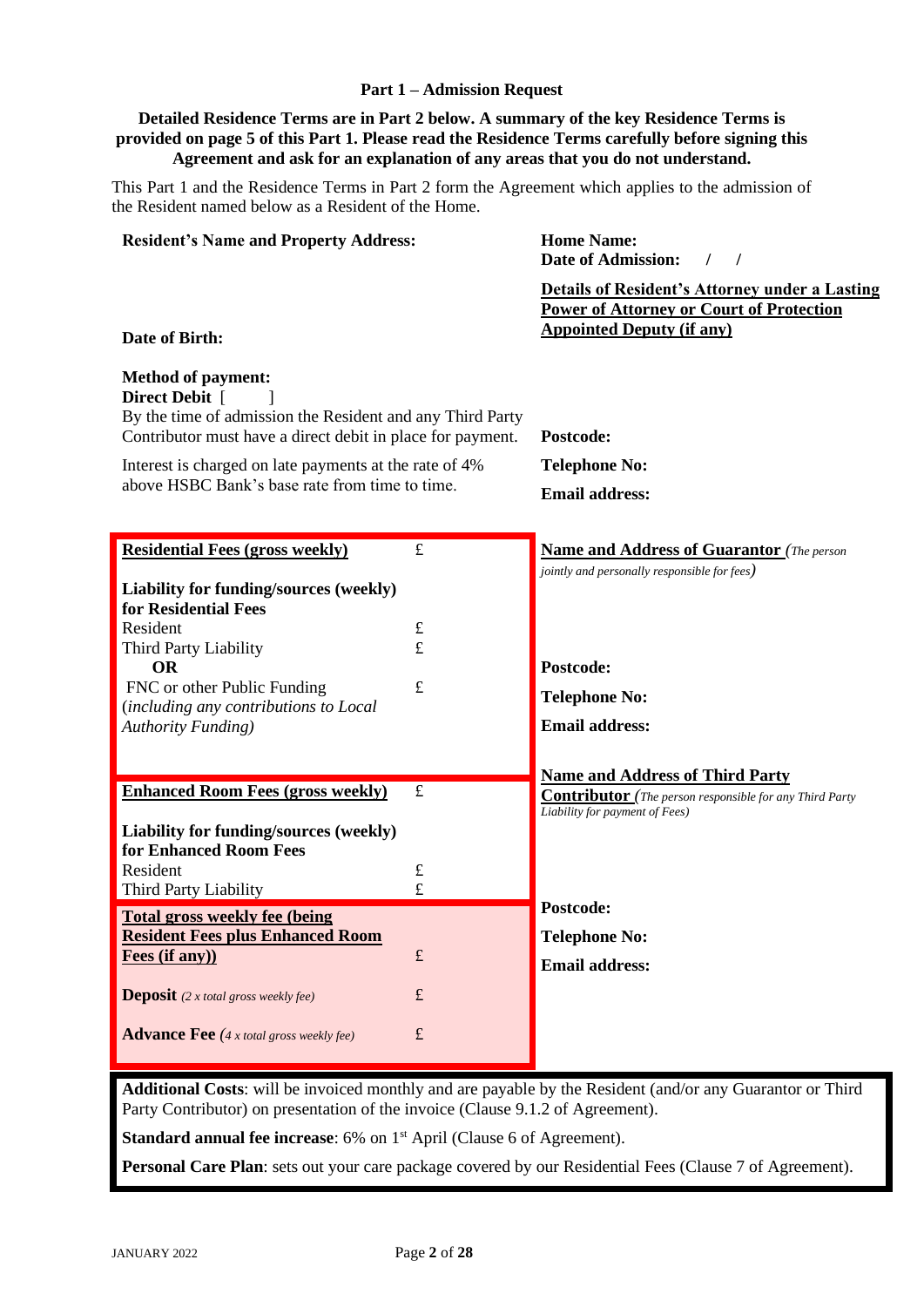#### **AGREEMENT BY RESIDENT**

I confirm that I have received a copy of the duly completed Admission Request and the attached Residence Terms (together called the **"Agreement"**).

I confirm the contents of the Admission Request (on page 2) and the Summary of Key Terms (on page 5) has been explained to me. I agree and shall observe the Agreement.

I also agree to pay the sums due to Care UK Community Partnerships Ltd on the due date.

I confirm that I understand that deposits/fees paid under this Agreement may not be refunded.

**Signature** (Resident or duly appointed Attorney for Resident under a Lasting Power of Attorney or Court of Protection Appointed Deputy (if any))

| <b>Full Name:</b>          |          |
|----------------------------|----------|
| <b>Address:</b>            |          |
| Postcode:                  | Tel. No: |
| Witness's signature:       |          |
|                            |          |
| <b>Witness's Full Name</b> |          |
| <b>Witness's Address:</b>  |          |

## **AGREEMENT BY GUARANTOR**

I confirm that I have received a copy of the Agreement and have noted clause 31 in particular.

In consideration of you, Care UK Community Partnerships Ltd, entering into this Agreement and accepting the Resident named above (the **"Resident"**) into your Home, I agree, so far as its terms apply to me, to the Agreement and to have a joint responsibility with the Resident and my own separate, personal responsibility to pay you all monies owing to you under the Agreement.

Executed and delivered as a Deed by the Guarantor in the presence of a witness.

| <b>Signature of Guarantor</b>   | <b>Witness Signature</b>        |
|---------------------------------|---------------------------------|
| <b>Full Name &amp; Address:</b> | <b>Full Name &amp; Address:</b> |
| Postcode:                       | Postcode:                       |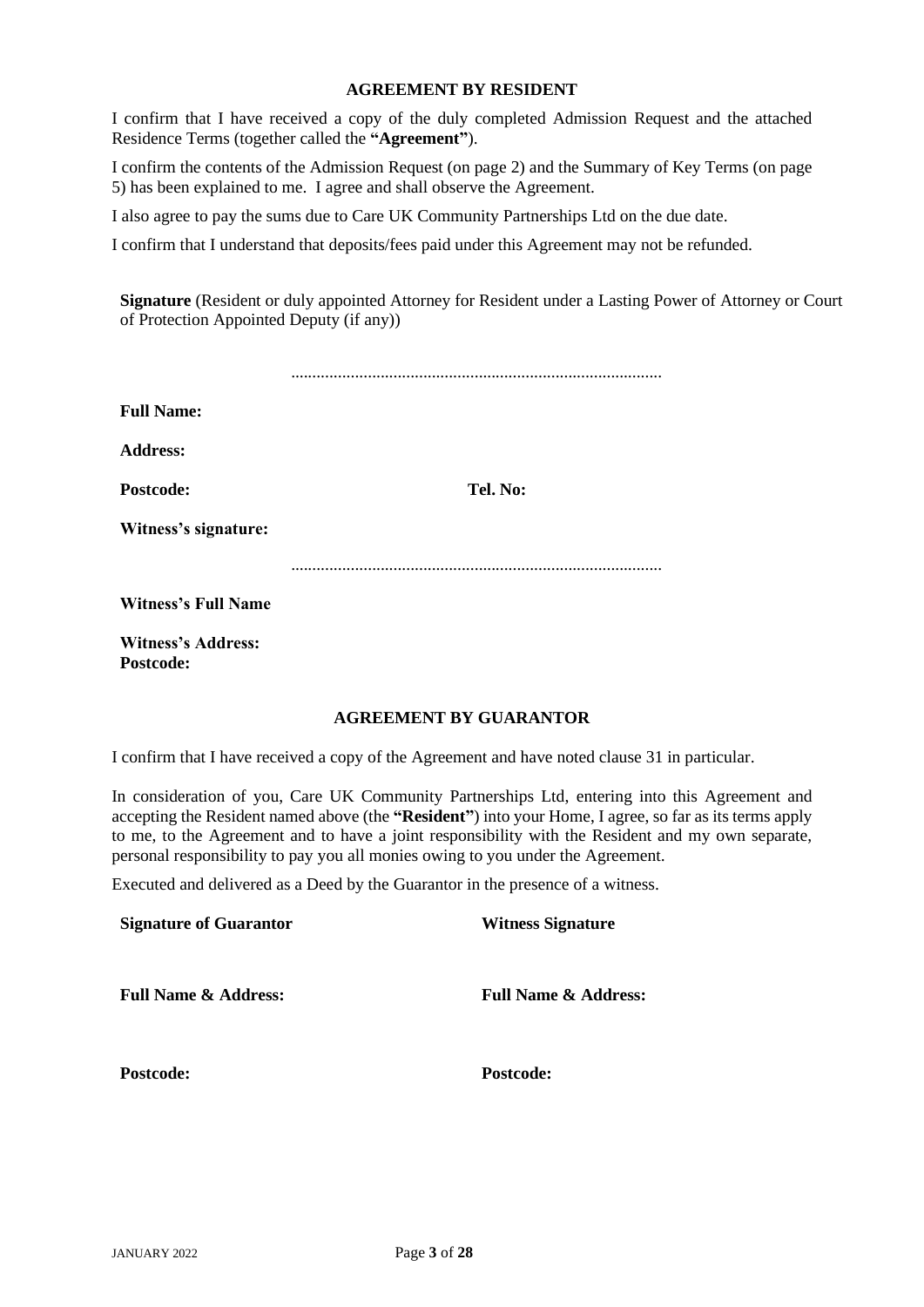## **AGREEMENT BY THIRD PARTY CONTRIBUTOR**

I confirm that I have received a copy of the Agreement.

In consideration of you, Care UK Community Partnerships Ltd, entering into this Agreement and accepting the Resident into your Home, I agree, so far as its terms apply to me, to the Agreement and to observe such terms.

I also agree to pay to you:

- 1. the Third Party Liability stated in the Admission Request above;
- 2. the additional Fees in accordance with clauses 6, 7, [9,](#page-14-0) [11](#page-16-0) and [12;](#page-16-1) and
- 3. any increase in the Fees or other sums payable to you under this Agreement at any time which are not agreed to be paid to you by the Resident or any Local Authority or other public funder.

Executed and delivered as a Deed by the Third Party Contributor in the presence of a witness.

| <b>Third Party Contributor's Signature:</b> | <b>Witness's Signature:</b> |
|---------------------------------------------|-----------------------------|
|                                             |                             |
| <b>Third Party Contributor's Full Name:</b> | <b>Witness's Full Name:</b> |
| <b>Third Party Contributor's Address:</b>   | <b>Witness's Address:</b>   |

**Postcode: Postcode:** 

## **AGREEMENT BY CARE UK COMMUNITY PARTNERSHIPS LTD**

**Signature**

**Name:** 

**Position:** 

**Date of Agreement: / /**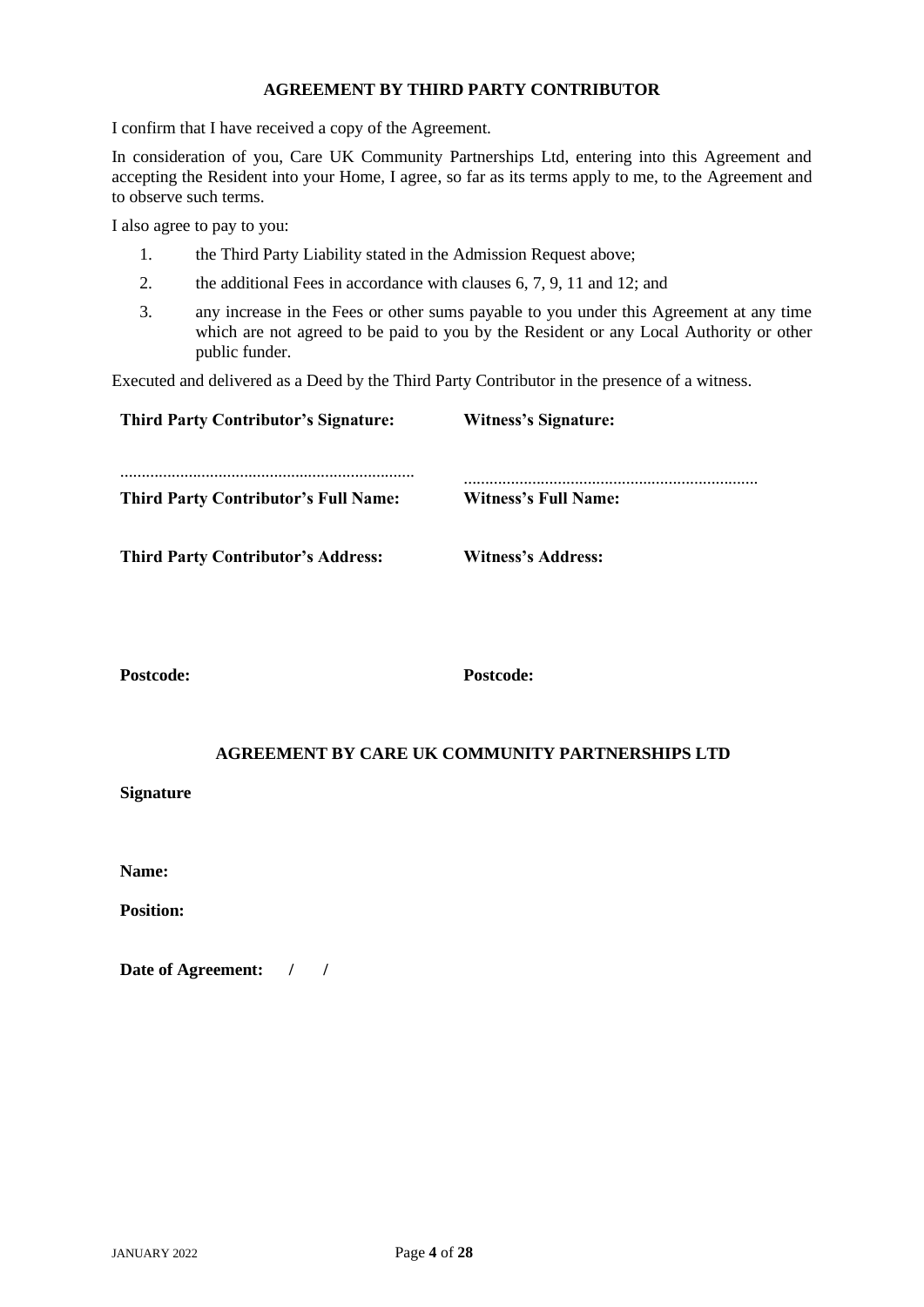## **Summary of Key Terms**

You are promising you have ready access to 2 years of our fees and that you will let us know if your financial position changes (Clause 3).

Annual fee increases will be fixed at 6% to cover predictable cost increases and apply on 1 April. If there are significant unpredictable cost increases as a result of a change(s) to legislation or sector regulation, we reserve the right to supplement this increase by a fair and reasonable sum to reflect the impact of that change to our costs, and will give you 12 weeks' notice of any such proposed additional increase (Clause 6).

Changes in your care or other needs – your Personal Care Plan sets out your care package, i.e. the services we provide to you in relation to your needs. Changes to your care package may result in adjustments to your fees (Clause 7).

We require payment of six weeks' fees in advance of admission. Four weeks of this are residential fees which are applied to the first 28 days of residence. Two weeks are a refundable deposit to secure fees and other charges (any sums remaining to be returned at the end of your stay) (Clause 8).

Enhanced room fees (for a higher standard of room) may be payable if you are entitled to CHC or some Local Authority Funding. There are also a range of extras available at 'Additional Cost' e.g. hairdressing, chiropody (Clause 9).

Payments (which ought to be made by Direct Debit) must be paid in advance of the month in which the care is to be provided (e.g. fees for August must be paid by the last working day in July). Additional Costs must be paid as soon as they are incurred (Clauses 10 and 25.5-25.7).

FNC – You will pay the full cost of care (gross fees) until such time as we receive confirmation of FNC eligibility, at which time we will adjust your account and commence invoicing 'net' of any assessed FNC contributions (Clause 12).

If you are absent from the Home, your fees will continue to be payable in full for first seven days of absence, after which we will apply a 10% discount to your fees. In the course of the first 6 weeks of any absence, we shall endeavour to consult with you to seek agreement on retaining your room (Clause 13).

Your first 28 days is a trial period for you and us. Within those 28 days you can terminate the agreement for any reason on serving us 7 days' notice, and we can terminate the Agreement on giving you 7 days' notice if we have good reason, e.g. we cannot meet your care needs (Clause 19).

You can terminate the agreement on giving us 28 days' notice. We can terminate the agreement on giving you 28 days' notice in certain circumstances. In certain serious instances, for example behaviour that cannot be safely managed in the Home, termination can be quicker, but normally we try to resolve any problems with you before serving a termination notice (Clause 20).

Following any termination failure to remove belongings from the Home within 10 days may result in us charging reasonable costs for removal and storage of your belongings (Clause 20.4).

Residential fees will continue to be charged for a minimum of 3 days post death (starting the day after death). If personal possessions are not cleared from the room within 3 days fees will continue to be charged, subject to a backstop period of 10 days (Clause 21.1.4).

You may bring small items of furniture as well as your belongings with you. However, we will not insure any items. Insuring items is your sole responsibility (Clause 24).

A guarantor (where applicable) is personally liable for any amounts due under the contract as they fall due. This obligation runs parallel to but is independent of your payment liabilities (Clause 31).

## **THIS IS ONLY A SUMMARY – WE STRONGLY RECOMMEND YOU READ ALL OF THE RESIDENCE TERMS IN PART 2 BELOW**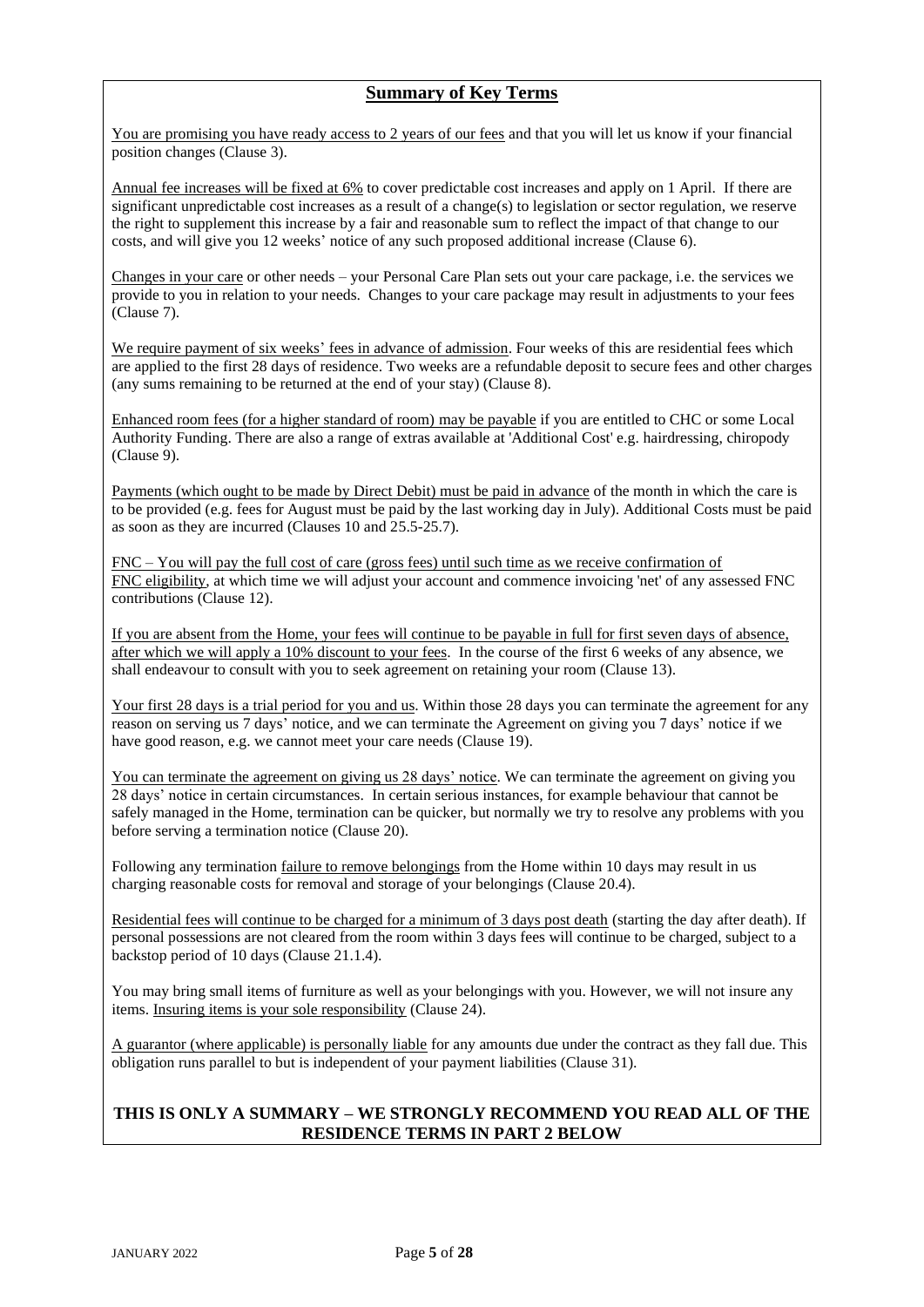## **1 Interpretation**

1.1 In these Residence Terms, the following terms have the following meanings:

**"Additional Costs"** has the meaning in clause 9.1.2 of this Agreement.

**"Admission Request"** means Part 1 of this Agreement.

**"Applicable Data Protection Law"** means the GDPR and shall include all requirements from time to time in force of the Data Protection Act 1998 and the Access to Health Records Act 1990 and all other extant or successor statute, regulations and codes mandatorily applicable to Personal Data.

**"Agreement"** has the meaning in clause [2](#page-7-0) of this Agreement.

**"Authority Funding"** means the amount that any Local Authority, NHS body (including a CCG) or other public body has agreed to pay towards our Fees for your residence at the Home and nursing or other services provided by us, as revised from time to time and **"Local Authority Funding"** shall be specifically used in reference to contributions towards our fees by a Local Authority.

**"CCG"** means a Clinical Commissioning Group.

**"CHC"** means any Continuing Healthcare funding provided by the NHS.

**"Enhanced Room Fees"** has the meaning in clause [9.1.1](#page-14-1) of this Agreement.

**"Fees"** includes all and any fees, costs or charges payable to us under this Agreement including Residential Fees, Enhanced Room Fees, Top-ups and Post-death Fees, but does not include Additional Costs.

**"FNC"** means a funded nursing care contribution from any CCG or other authority, and which is paid irrespective of your means.

**"GDPR"** means the General Data Protection Regulation (( EU ) 2016/679).

**"Guaranteed Amounts"** means all Residential Fees, any Enhanced Room Fees and any Postdeath Fees due from you to us under this Agreement unless any part of them are covered by Authority Funding (see clause 31 generally and 31.5 in particular).

**"Guarantor"** means the person identified in the Admission Request who has agreed to act as guarantor for you in respect of all Guaranteed Amounts.

**"Home"** means the home identified in the Admission Request in Part 1 of this Agreement.

**"Personal Care Plan"** means the document provided to you by the Home which provides a detailed assessment of your care needs and your care package.

**"Personal Data"** means any personal data we receive about you and/or any Guarantor and/or Third Party Contributor and/or any attorney appointed by you under a Power of Attorney and/or any deputy appointed by the Court of Protection.

## **"Post-death Fees"** mean:

(a) your (and, if applicable, the Guarantor's) liability for Residential Fees and Enhanced Room Fees chargeable from the day after your death; and, if applicable,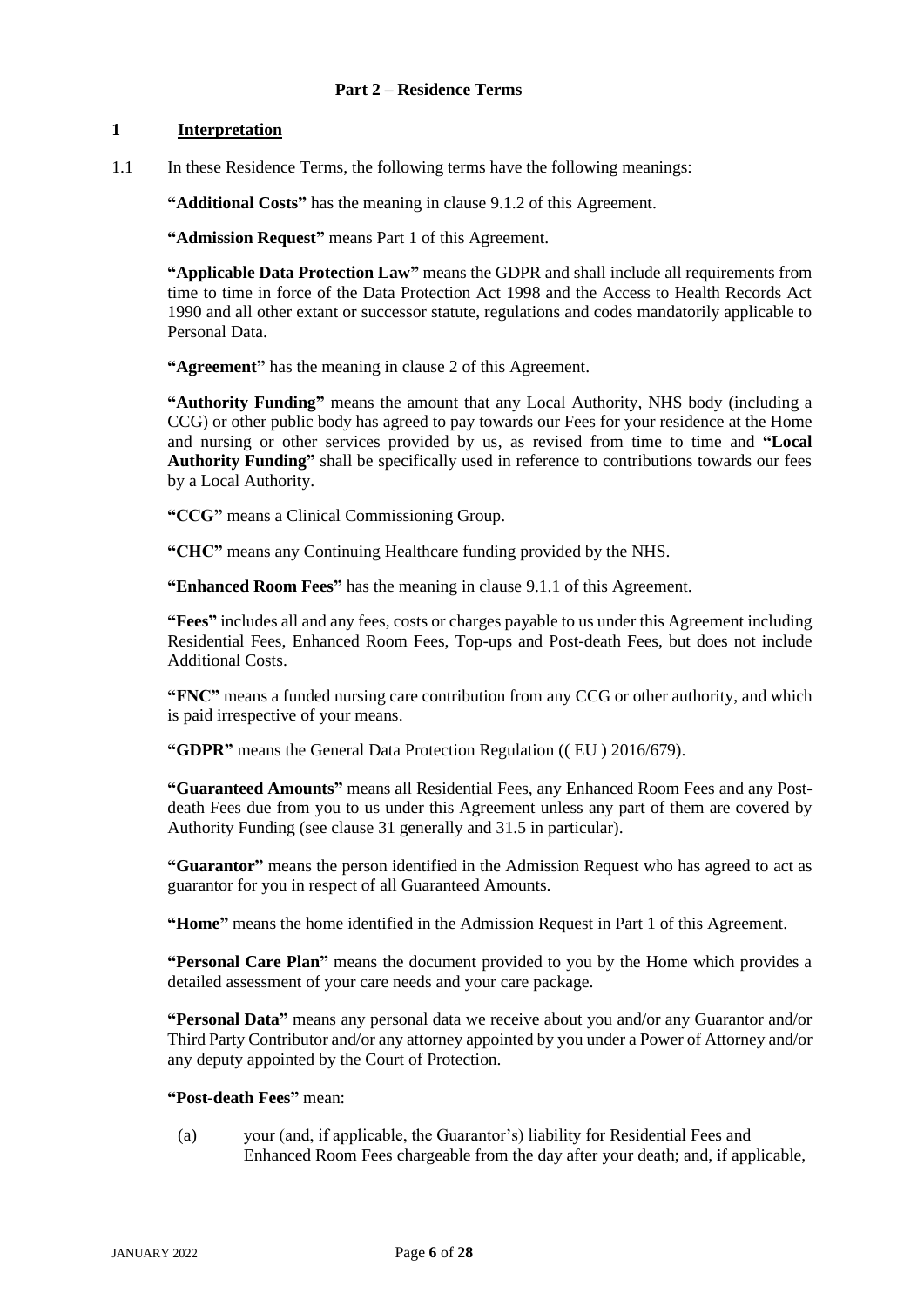(b) where you are not eligible for any Authority Funding, any Third Party Liability any such Third Party Contributor pays towards our Residential Fees and Enhanced Room Fees chargeable from the day after your death.

**"Representative"** shall mean your duly appointed attorney and/or deputy and may include any Guarantor and/or Third Party Contributor and anyone else who in the exercise of our reasonable discretion we may communicate with or notify about you and your residency, including an Authority, a close family member or a close friend.

**"Residential Fees"** has the meaning in clause [4.1](#page-8-0) of this Agreement.

**"Third Party Liability"** means:

- (a) the Third Party Liability stated in the Admission Request above;
- (b) the additional Fees in accordance with clauses 5, [9,](#page-14-0) [11](#page-16-0) an[d 12;](#page-16-1) and
- (c) any increase in the Fees or other sums payable to us under this Agreement at any time which is not agreed to be paid to us by you or any Authority or other public funder.

**"Third Party Contributor"** means:

- (a) the person identified in the Admission Request who has agreed to pay the Third Party Liability; and
- (b) any other person, other than an Authority who from time to time agrees to pay all or any part of the Fees or other sums payable to us under this Agreement.

**"Top-up"** refers to the Third Party Liability stated in the Agreement and shall include Third Party Contributor contributions to Local Authority Funding where the weekly fee offered by a Local Authority is insufficient to meet our Residential Fees.

**"we"** and **"us"** mean **Care UK Community Partnerships Ltd** (Company Number 2644862) whose registered office is at Connaught House, 850 The Crescent, Colchester Business Park, Colchester, Essex CO4 9QB.

**"you"** means the resident named in the Admission Request (and as the context may require your duly appointed attorney or deputy).

- 1.2 In these Residence Terms, the following rules of interpretation shall apply:
	- 1.2.1 references to an **"Authority"** include references to a Local Authority and any other relevant public body;
	- 1.2.2 the words or abbreviations **"for example"**, **"e.g."**, **"include"**, **"includes"** and **"including"** are to be construed as if they were immediately followed by the words **"without limitation"**;
	- 1.2.3 nothing in the Summary of Key Terms on page 5 shall affect the meaning and effect of these Residence Terms, and, if there is a conflict between them, these Residence Terms shall prevail.
	- 1.2.4 the headings are for convenience only and shall not affect the meaning of these Residence Terms and use of the singular includes the plural and vice versa; and
	- 1.2.5 references to numbered clauses are to numbered clauses in these Residence Terms.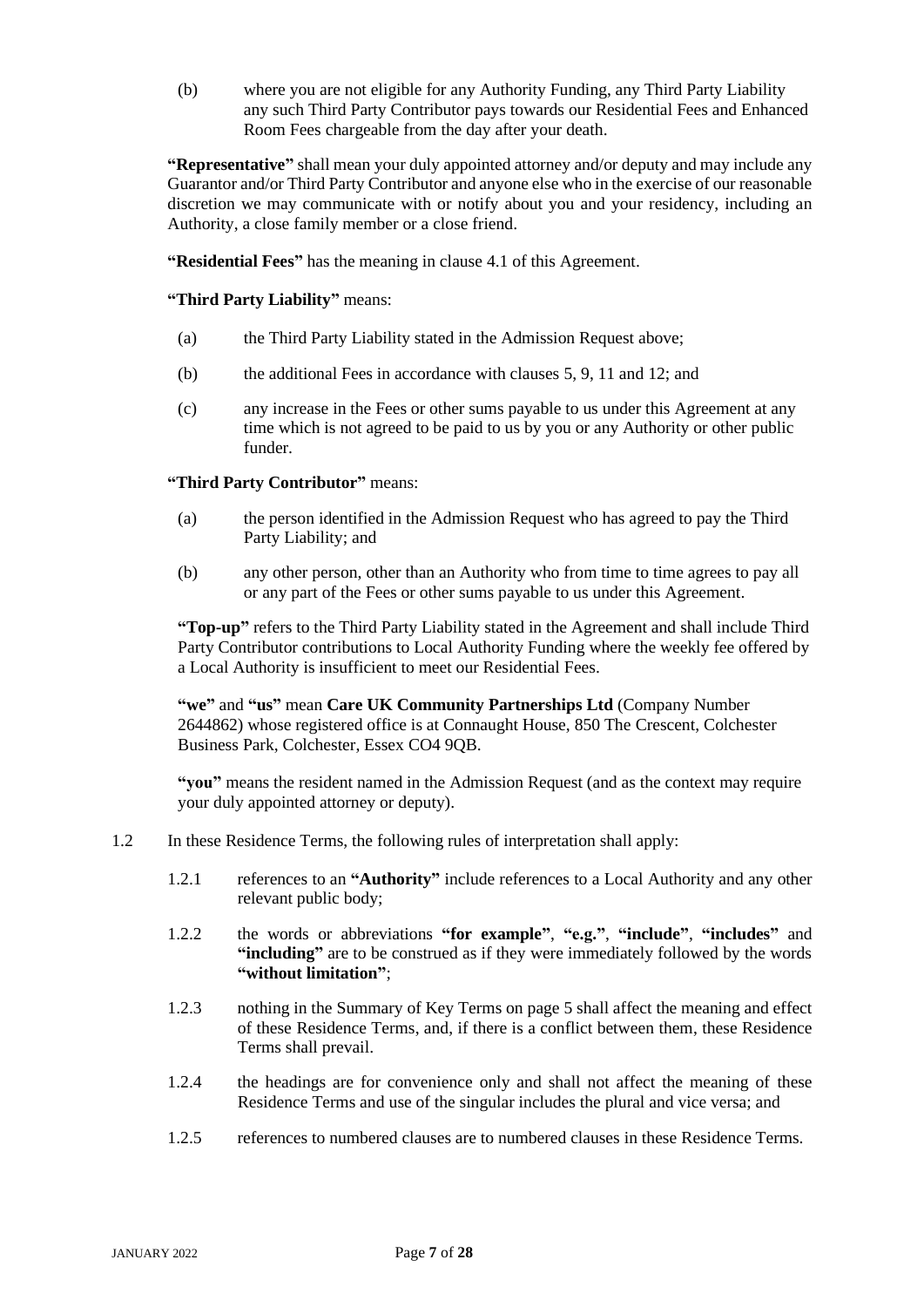## <span id="page-7-0"></span>**2 Agreement**

The Residence Terms in this Part 2 together with the Admission Request (in Part 1 above) completed by you, us and any Guarantor and/or Third Party Contributor form the agreement for provision to you of accommodation and certain services in the Home (this **"Agreement"**) between you, us and any Guarantor and/or Third Party Contributor.

## **3 Financial Means**

- <span id="page-7-1"></span>3.1 Unless waived in writing by us, you hereby confirm and promise to us that you have cash and assets which will be readily realisable and are sufficient to pay at least two (2) years of our Residential Fees, in accordance with this Agreement. This confirmation and promise is a significant factor in our agreeing to admit you to the Home. We may in our absolute discretion and only in exceptional circumstances waive this requirement under clause [3.1.](#page-7-1) Any such waiver by us shall not prejudice our rights under clause [3.3.](#page-8-1)
- <span id="page-7-2"></span>3.2 If at any time there is any change to the information you have provided to us (for example, changes to the value of your assets or income), or your financial means change in any other way that affects, or may affect:
	- 3.2.1 your ability to pay our Fees; or
	- 3.2.2 the amount of any Authority Funding (whether for the future, or for past residence at the Home),

you must notify us in writing as quickly as possible in advance of that change.

## **A brief commentary on Local Authority Funding**

## **(Note: This is not advice from us to you: you should take your own advice on financial matters.)**

In 2018 the financial threshold in England for Local Authority Funding was £23,250. The means test which a Local Authority carries out for its threshold assessment is complicated. It should be explained to you by the Local Authority. You can seek independent advice about it.

We strongly recommend that you initiate the assessment process in good time and co-operate with the Local Authority during it. The process can take several months.

There then ought to be discussions between you, the Local Authority and us about whether you will be able to stay at the Home and if so on what payment and other terms.

We suggest that as soon as your readily available assets fall below £45,000 you consider contacting your Local Authority and tell us.

## **An illustration of change of circumstances affecting payments**

**(Note: The room price and Local Authority figures in this illustration are hypothetical to illustrate the process and are not intended to reflect your financial circumstances or room price or the funding level that might be provided by your Local Authority or the timing of its assessment decision).**

When entering one of our homes, a hypothetical resident ("**Resident A**") has assets and cash substantially above the financial threshold, therefore does not qualify for Local Authority Funding and so Resident A pays the full fee of £1,300 per week.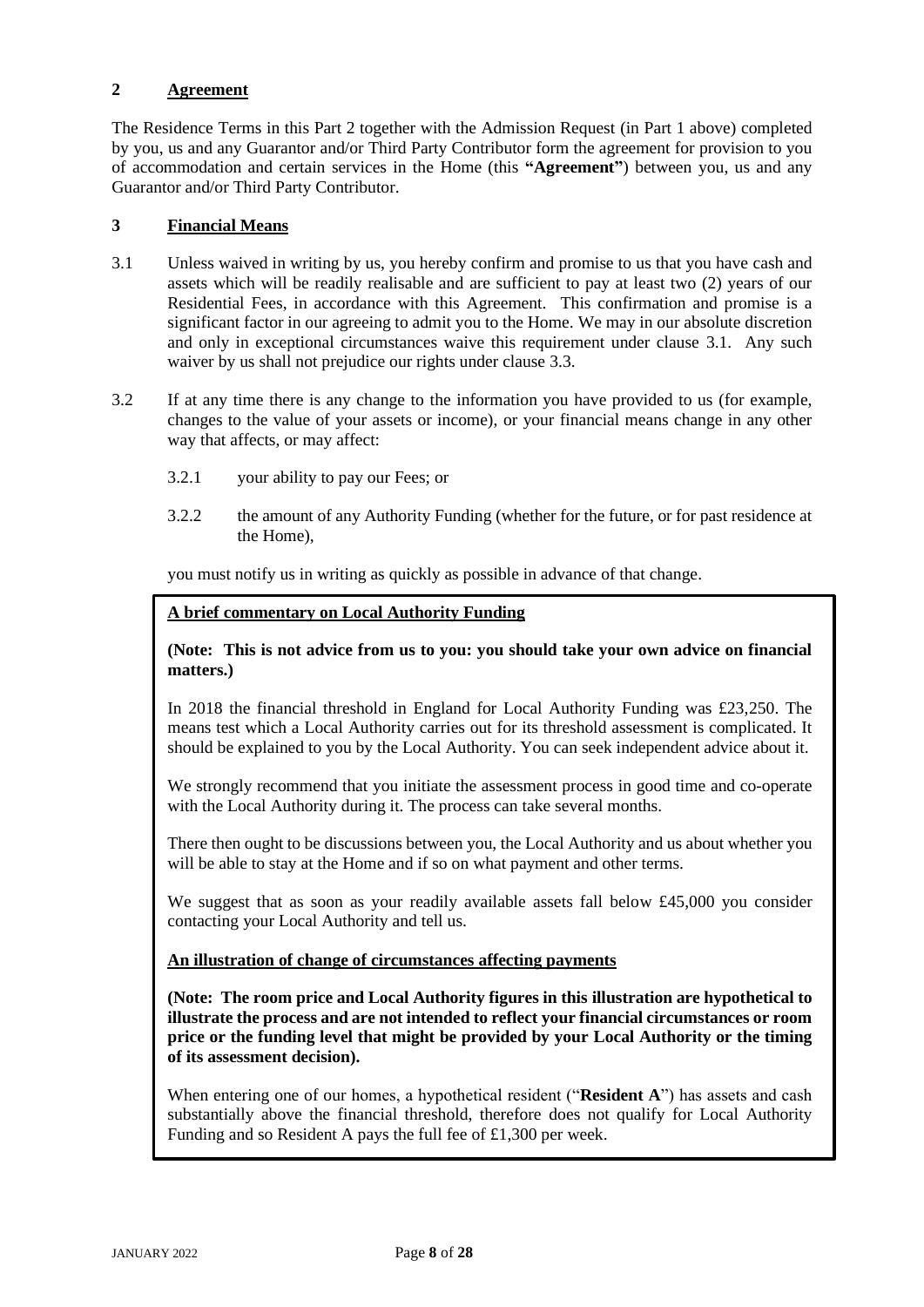Over time, Resident A's assets and cash reduce in value to a level where they might qualify for Local Authority Funding.

Resident A applies for Local Authority Funding on 1 February 2021.

On 28 March 2021 the Local Authority agrees to pay  $\text{\textsterling}750$  per week and agrees to backdate that funding to 1 February 2021. This leaves a shortfall of £550 per week.

Resident A would need to arrange for any Guarantor and Third Party Contributor (if any) to enter into a Local Authority Contribution Agreement (see clauses [5.1](#page-9-0) to 5.8) to pay the balance of £550 per week or, if claus[e 5.4](#page-10-0) applies, Resident A enters into a Local Authority Contribution Agreement to pay the balance of £550 per week, in each case as from 1 February 2021.

If agreement was reached between the Local Authority, us and Resident A ( and their Guarantor or Third Party Contributor), in respect of the 8 weeks from 1 February 2021 to 28 March 2021 we would refund Resident A an amount equal to the amount we actually receive from the Local Authority, so if we received from the Local Authority £1,300 x 8 weeks (comprising £750 per week of the Local Authority's own funding and the £550 per week contributed to the Local Authority by a Third Party Contributor/ Resident A/ Guarantor), we would refund the full £1,300 per week room price previously paid for those 8 weeks. However if we only received payment covering £750 per week from the Local Authority then £750 per week rather than £1300 per week would be the sum credited to you.

This illustration also shows the good sense for not delaying the start of an application for Local Authority Funding.

- <span id="page-8-1"></span>3.3 Should we determine that your financial means have deteriorated materially we shall have the option to:
	- 3.3.1 (if applicable) require you to transfer to a lower standard of room as soon as practicable;
	- 3.3.2 require you, any Guarantor and/or a Third Party Contributor to enter into a Local Authority Contribution Agreement pursuant to clause [5.2;](#page-9-1) and/or
	- 3.3.3 terminate this Agreement and require you to leave the Home upon giving you twenty eight (28) days' notice in writing.
- 3.4 We shall endeavour to consult and discuss with you and/or your Representative in reaching such a determination, and also endeavour to agree which of the above 3 options is appropriate to employ.
- 3.5 In relation to any Local Authority Funding relating to you, you consent to us:
	- 3.5.1 liaising with the relevant Local Authority;
	- 3.5.2 disclosing information about you to the relevant Local Authority; and
	- 3.5.3 receiving and using information about you from the relevant Local Authority, including using that information in connection with this Agreement and in relation to our Fees.

## **4 Residential Fees**

<span id="page-8-0"></span>4.1 In return for our Residential Fees set out in the Admission Request as amended from time to time in accordance with these Residence Terms (the **"Residential Fees"**), we agree to provide food, heat, light, accommodation, laundry and all reasonable personal care as would normally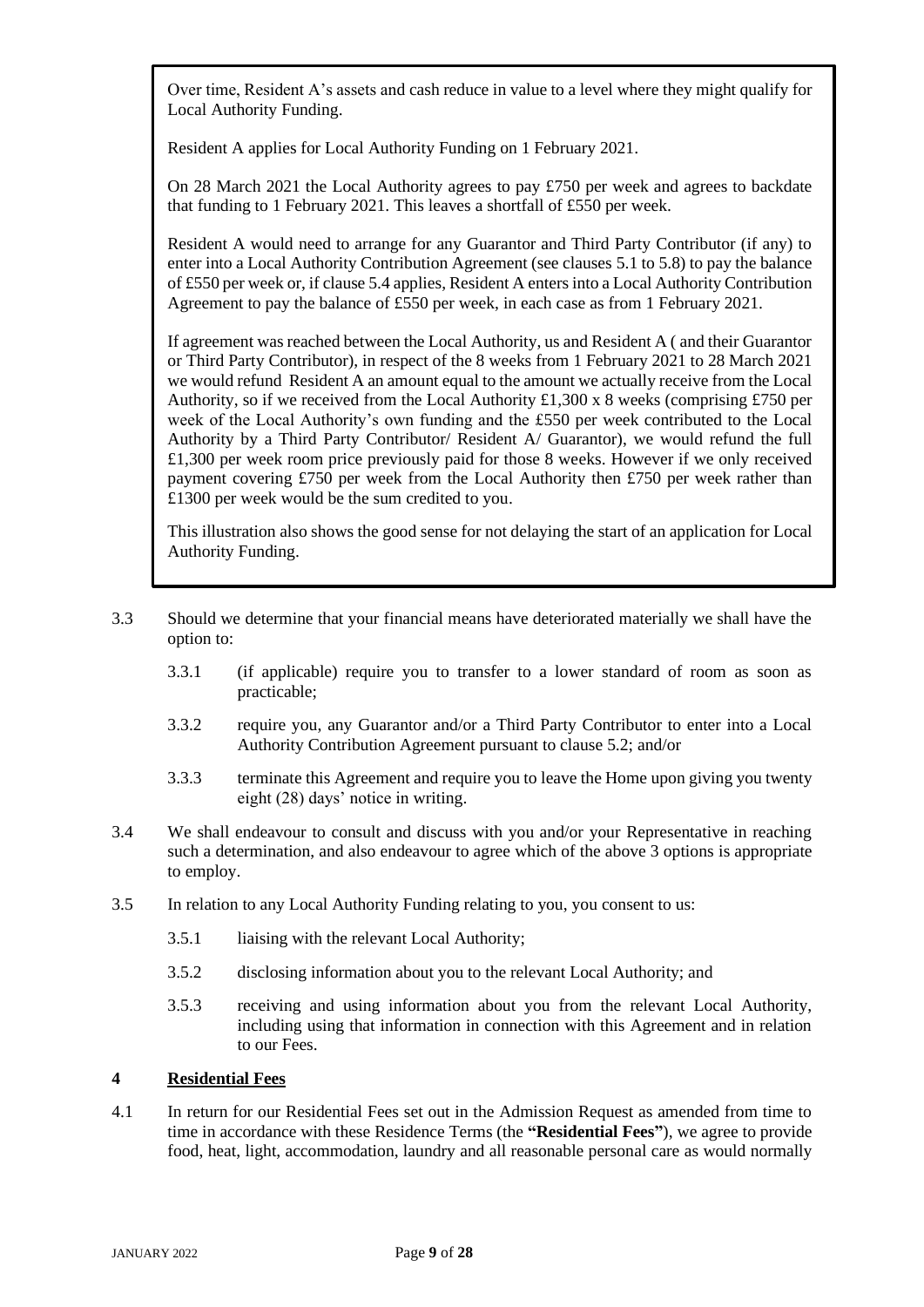be required by a resident of a care home for older people. Residential Fees are calculated on a weekly basis.

- 4.2 The amount of Residential Fees charged each month is calculated by taking the weekly fee and dividing it by seven (7) (i.e. the number of days in a week) and multiplying the resulting total by the number of days in that month. Any part of the day of arrival or departure counts as one (1) full day's residence.
- 4.3 The weekly Residential Fees for you are payable by you, any Guarantor, Third Party Contributor or any Local Authority or other public body that has agreed to contribute to or pay them for you. The amount of weekly Residential Fees applicable as at the date of admission and the proportions for which each payer is responsible as at the date of admission are stated in the Admission Request. These proportions will change as our Residential Fees increase or otherwise change from time to time.
- 4.4 Residential Fees are stated exclusive of VAT, but if they become subject to VAT, VAT will be added to them and payable to us in addition by the relevant payer of the Residential Fees.

## <span id="page-9-2"></span>**5 Obligations in relation to Local Authority Funding and Top-ups**

## Contributions to Local Authority Funding

- <span id="page-9-0"></span>5.1 Please note that the Top-up amounts referred to in this clause [5](#page-9-2) are entirely separate and subject to different terms to the Enhanced Room Fees referred to in clause [9.1.1](#page-14-1) (which relate to providing you a higher standard of room). This clause [5](#page-9-2) is designed to cover any shortfall between Local Authority Funding and the Residential Fees. If you, any Guarantor or any Third Party Contributor do not wish to make any contributions under this clause 5, you must speak to the Local Authority to find an alternative, cheaper Home and you will not be able to stay at the Home.
- <span id="page-9-1"></span>5.2 If at any time a Local Authority is funding, or proposing to fund, your residence in the Home but, whether at the beginning of any Local Authority Funding or at any time thereafter for whatever reason, the amount, or proposed amount, of the Local Authority Funding is less than our Residential Fees (and other items covered by our Residential Fees) that you are occupying, or you are going to occupy, we shall be entitled to request that:
	- 5.2.1 any Guarantor and any Third Party Contributor; and/or
	- 5.2.2 in the circumstances referred to in clause [5.4,](#page-10-0) you,

<span id="page-9-3"></span>enter into an agreement with such Local Authority (a **"Local Authority Contribution Agreement"**) in which such Guarantor, Third Party Contributor or you (as the case may be) agree to pay the difference between the amount, or proposed amount, of the Local Authority Funding and such Residential Fees (i.e. a Top-up agreement). If you (or, if applicable, any Guarantor or Third Party Contributor) fail to comply with our request within fourteen (14) days of our making it, we may terminate this Agreement and require you to leave the Home by giving to you at least twenty eight (28) days' prior written notice of termination (see clause 21.3.1).

- <span id="page-9-4"></span>5.3 Unless waived in writing by us, you agree that at all times you, a Guarantor and/or a Third Party Contributor will have a valid agreement between such Local Authority for the difference between our Residential Fees and the amount of the Local Authority Funding. So if at any time the difference between our Residential Fees and the amount of the Local Authority Funding changes (either because of changes in our Residential Fees or the amount of the Local Authority Funding or both) and the difference is not provided for in the Local Authority Contribution Agreement:
	- 5.3.1 any Guarantor and any Third Party Contributor; and/or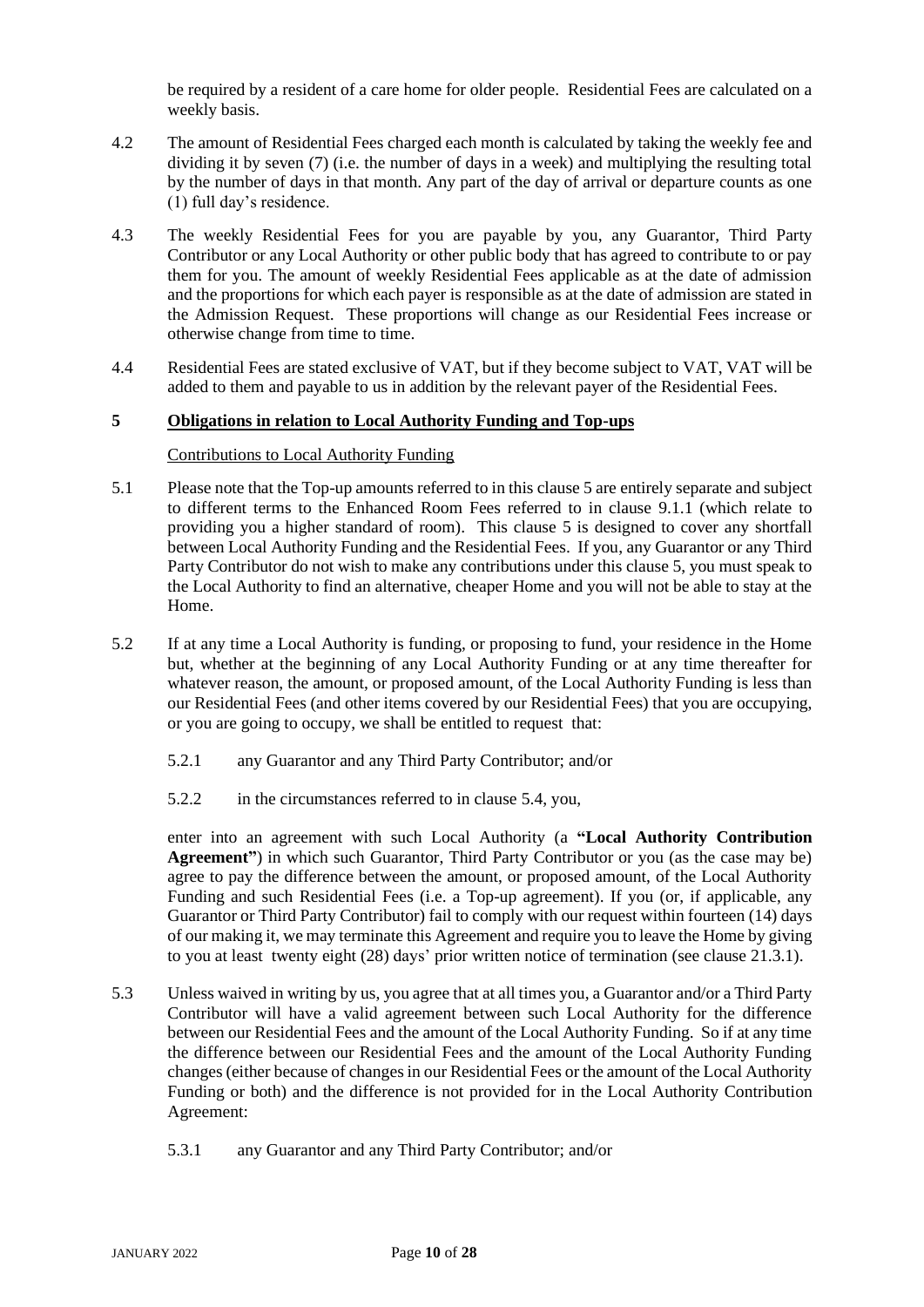<span id="page-10-1"></span>5.3.2 in the circumstances referred to in clause [5.4,](#page-10-0) you,

shall accordingly enter into a new Local Authority Contribution Agreement with such Local Authority in which such Guarantor, Third Party Contributor or you (as the case may be) agrees to pay the revised difference between the amount of the Local Authority Funding and such Residential Fees (i.e. a Top-up agreement).

- <span id="page-10-0"></span>5.4 The circumstances in which we may require you under clause [5.2.2](#page-9-3) o[r 5.3.2](#page-10-1) to enter into a Local Authority Contribution Agreement will be those circumstances in which, from time to time, it is legally permissible for you to do so.
- 5.5 On 1 June 2015 the circumstances referred to in clause [5.4](#page-10-0) were as follows (but they may change in the future, in which case we shall notify you when requiring you to enter into a Local Authority Contribution Agreement):
	- 5.5.1 during the first twelve (12) weeks of permanent residence at the Home when a property is being disregarded by your Local Authority in determining your eligibility for Local Authority funding for you; or
	- 5.5.2 where there is a "deferred payment agreement" in place (usually an agreement between you and your Local Authority) but subject to the terms of the "deferred payment agreement"; or
	- 5.5.3 where you are receiving accommodation from us under section 117 of the Mental Health Act 1983.
- <span id="page-10-2"></span>5.6 If a Local Authority Contribution Agreement required under clause 5.2 or clause [5.3](#page-9-4) is not entered into by a Guarantor, a Third Party Contributor and/or (in the circumstances referred to in clause [5.4\)](#page-10-0) you within twenty-eight (28) days after we give any Guarantor, Third Party Contributor and/or you notice of such requirement then (in addition and without prejudice to our other rights and remedies) we may in our absolute discretion:
	- 5.6.1 terminate this Agreement by giving you no less than twenty-eight (28) days' notice in writing and (if applicable) require you to leave the Home on expiry of such notice; or
	- 5.6.2 if you have a higher standard of room than the standard of room at the Home that any Local Authority Funding covers, change your room at the Home to one of a standard where our Residential Fees for that room are not more than the amount, or proposed amount, of the Local Authority Funding.

We shall endeavour to consult and discuss with you and/or your Representative prior to the exercise of such discretion**.** 

- 5.7 If the Local Authority Funding covers any period for which you, any Guarantor and any Third Party Contributor have already paid in full then, except to the extent (if any) that we are legally required to refund more, we will refund to you (or your Guarantor and/or Third Party Contributor, as the case may be) an amount equal to the amount that the Local Authority pays us for that period, but not any more than the Local Authority actually pays us. Please see the Example in clause [3.2.](#page-7-2)
- 5.8 Our normal practice is for the Local Authority to collect any amounts owed by you, any Guarantor and any Third Party Contributor under this claus[e 5,](#page-9-2) however we reserve the right to collect such amounts ourselves (if so agreed with the Local Authority).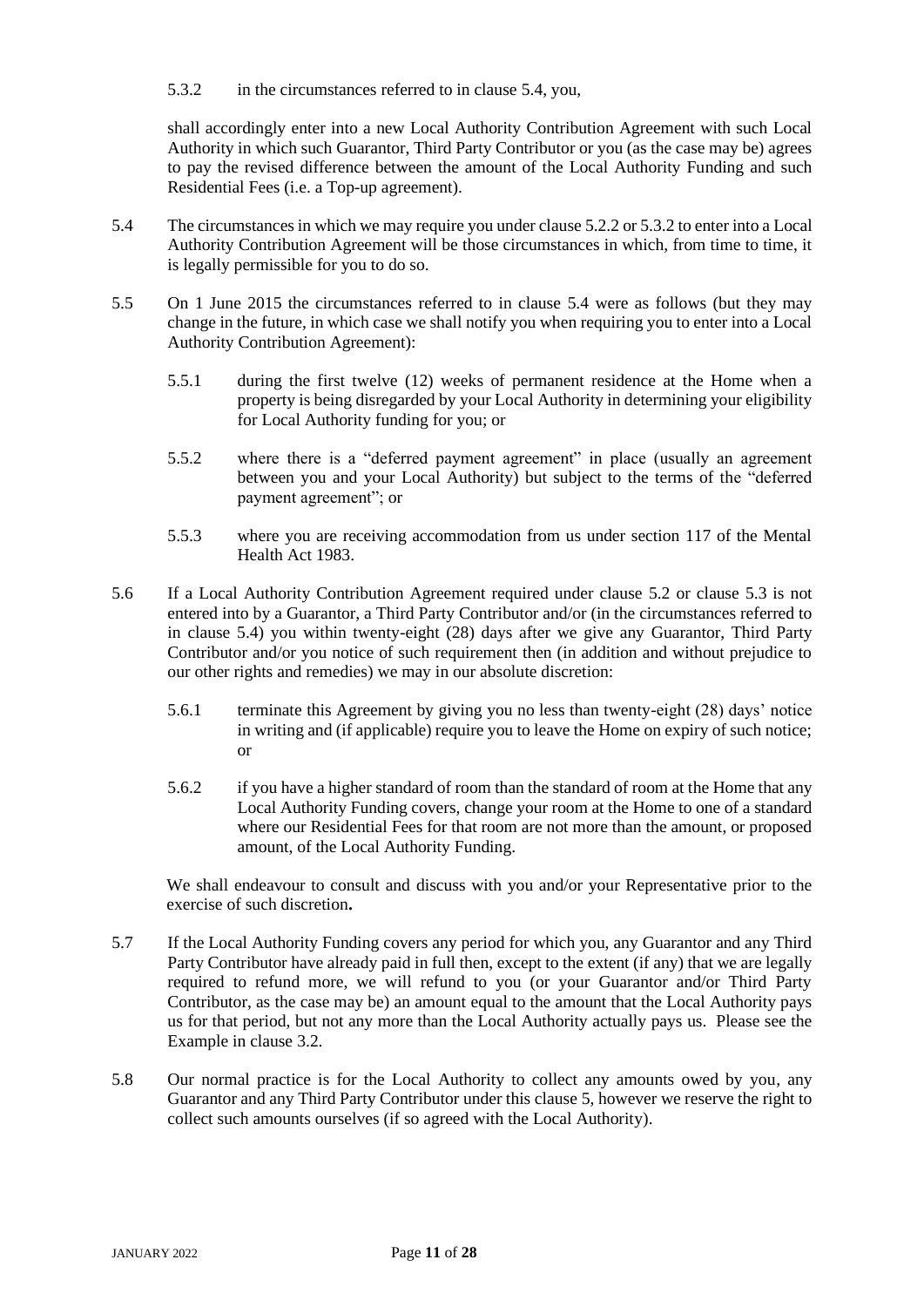## General

- 5.9 If we know the amount of the Local Authority Funding when this Agreement is signed, that amount should be stated in the Admission Request.
- 5.10 If at any time the Local Authority Funding changes (whether for the future, or for past residence at the Home) you must notify us of that change in writing promptly and in any event within seven (7) days after the change happens.
- 5.11 If at any time the Local Authority Funding ceases (whether for the future, or for past residence at the Home), you, any Guarantor and any Third Party Contributor will be liable for the entirety of our Residential Fees except for amounts that the Local Authority has paid.

## <span id="page-11-0"></span>**6 Annual Increase of Residential Fees and Enhanced Room Fees**

## Standard annual increase of 6%

- 6.1 On 1 April of each year, provided there are no changes to your needs or the services you require (see clause 7 below) and subject to the additional increase proviso in clause 6.6 below, our gross Residential Fees (including any FNC) and any Enhanced Room Fees (see top figure of "total gross weekly fee" box in the Admission Request on page 2) shall increase by 6%, save for two exceptions:
	- 6.1.1 Part self-funded resident (paying a Top-up with Local Authority Funding) where you receive Local Authority Funding and you or a Third Party Contributor are required under clause 5 above to pay a Top-up between the Local Authority Funding and our Residential Fees, only that Top-up (see figure(s) next to "Resident" and/or "Third Party Liability" in the "Residential Fees (gross weekly)" box in the Admission Request on page 2) shall increase by 6%;
	- 6.1.2 CHC funded resident (paying Enhanced Room Fees) where you are CHC funded and pay Enhanced Room Fees (because you are staying in a higher standard of room), only our Enhanced Room Fees (see top figure of "Enhanced Room Fees (gross weekly)" in the Admission Request on page 2) shall increase by 6%.
- 6.2 This standard annual increase is intended to cover readily predictable increases to our cost base, including:
	- 6.2.1 increases in staff (and agency staff) costs, including foreseeable increases to pension contributions and the National Living and Minimum Wage; and
	- 6.2.2 increases in our other running costs, including rent, maintenance of the home, insurance, equipment, medical supplies, food, heating, and rates and other utilities.
- 6.3 If you are admitted between 1 April and 30 September, your first annual fee increase of 6% will be on the first 1 April following your admission (e.g., if you were admitted on 1 June 2022 at a weekly fee of £1,800, your first annual fee increase of 6% would be on 1 April 2023 when your weekly fee would increase to £1,908.00). Subsequent increases of 6% will take place on 1 April each following year.
- 6.4 If you are admitted between 1 October and 31 March, your first annual fee increase of 6% will be on the second 1 April following your admission (e.g., if you were admitted on 1 January 2022 at a weekly fee of £1,800, your first annual fee increase of 6% would not take place until 1 April 2023 when your weekly fee would increase to £1,908.00). Subsequent increases of 6% will take place on 1 April each following year.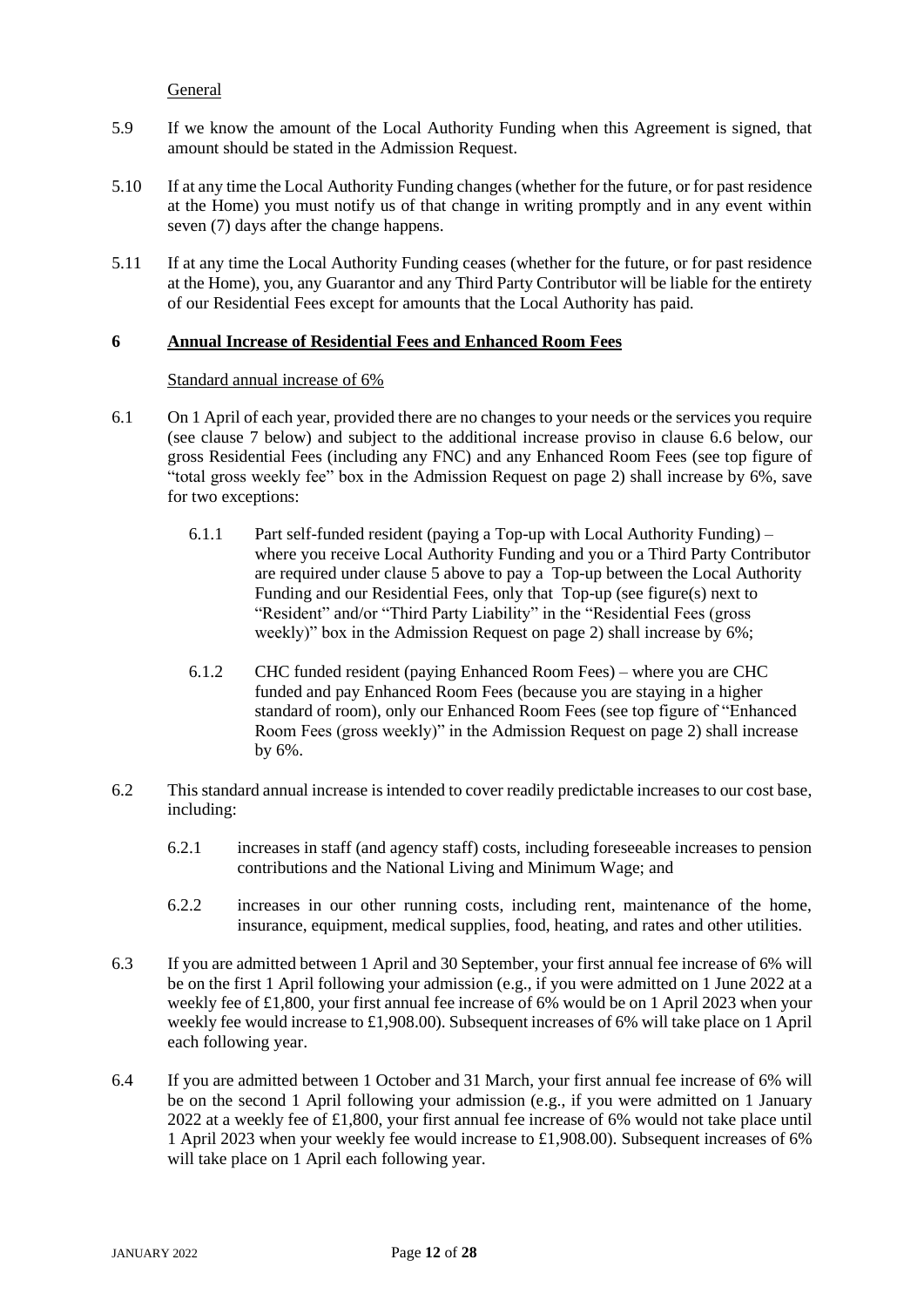6.5 We stress that you have the right to terminate this Agreement for any reason by giving notice to us under clause 20.1.1 at any time. Therefore, if you were not willing to pay the first annual increase of 6% (or any subsequent annual increase of 6%), you would need to terminate this Agreement under clause 20.1.1 by giving the home manager at the Home at least twenty-eight (28) days' written notice before 1 April in any particular year, and provided you left the Home by 1 April in that particular year, you would not be charged the 6% increase (but you would be if you are still in the Home on 1 April of that particular year).

## Additional increase proviso

- 6.6 If central government or local authority or other state or quasi state entities or agencies take steps or cause steps to be taken which have a significant and obvious impact on our costs (including taxes or other charges raised by the state or agencies of the state ), we reserve the right to increase your Residential Fees and any Enhanced Room Fees by a fair and reasonable amount above the standard annual increase of 6% to reflect that impact (**"additional increase"**). This additional increase is intended to cover significant increases to our costs base which are not readily predictable, including unforeseeable changes to government legislation which require us:
	- 6.6.1 to increase staff to resident ratios or staff qualification, that may have a significant impact on our staff (and agency) costs beyond the amount which was readily predictable; or
	- 6.6.2 to increase the National Living Wage or National Minimum Wage beyond the amount which was readily predictable.
- 6.7 We shall give you not less than twelve (12) weeks' prior written notice before any such additional increase takes effect, including the reasons for that additional increase. If you were not willing to pay any such additional increase, you would need to terminate this Agreement under clause 20.1.1 by giving the home manager at the Home twenty-eight (28) days' written notice, and provided you left the Home by the end of our twelve (12)-week notice period, you would not be charged the additional increase (but you would be if you are still in the Home on the date the additional increase takes effect).
- 6.8 The annual fee increase of 6% (and any additional increase) is separate to any fee change caused by a change in your individual care needs (see clause 7 below).

# **7 Changes to Fees owing to changes in Care or other Needs**

- 7.1 Before your admission to the Home, we shall (except in urgent admissions) carry out with you an assessment of your needs using the assessment scheme we have chosen to use to determine whether we can meet your needs at the Home. Admission to the Home will only be permitted if our initial assessment we can meet your assessed needs.
- 7.2 If we can meet your needs, the Home will design a bespoke Personal Care Plan which will be provided to you and/or your Representative.
- 7.3 It is important to understand that most residents will require more help and assistance day-today during their stay at the Home. For example, you may need to move to another room or require more staff assistance to carry out the tasks you were previously able to do yourself.
- 7.4 Where we consider (in our evidence-based judgement) that your needs have changed materially from those previously assessed and set out in your Personal Care Plan, we shall notify you (and any Guarantor and/or Third Party Contributor and/or Local Authority) as soon as reasonably practical of the change in needs, any risk factors taken into account, the steps being taken to meet such needs change (e.g. one-to-one care at particular times of day/continuously or where nursing care becomes necessary or the level of required nursing care changes), our monitoring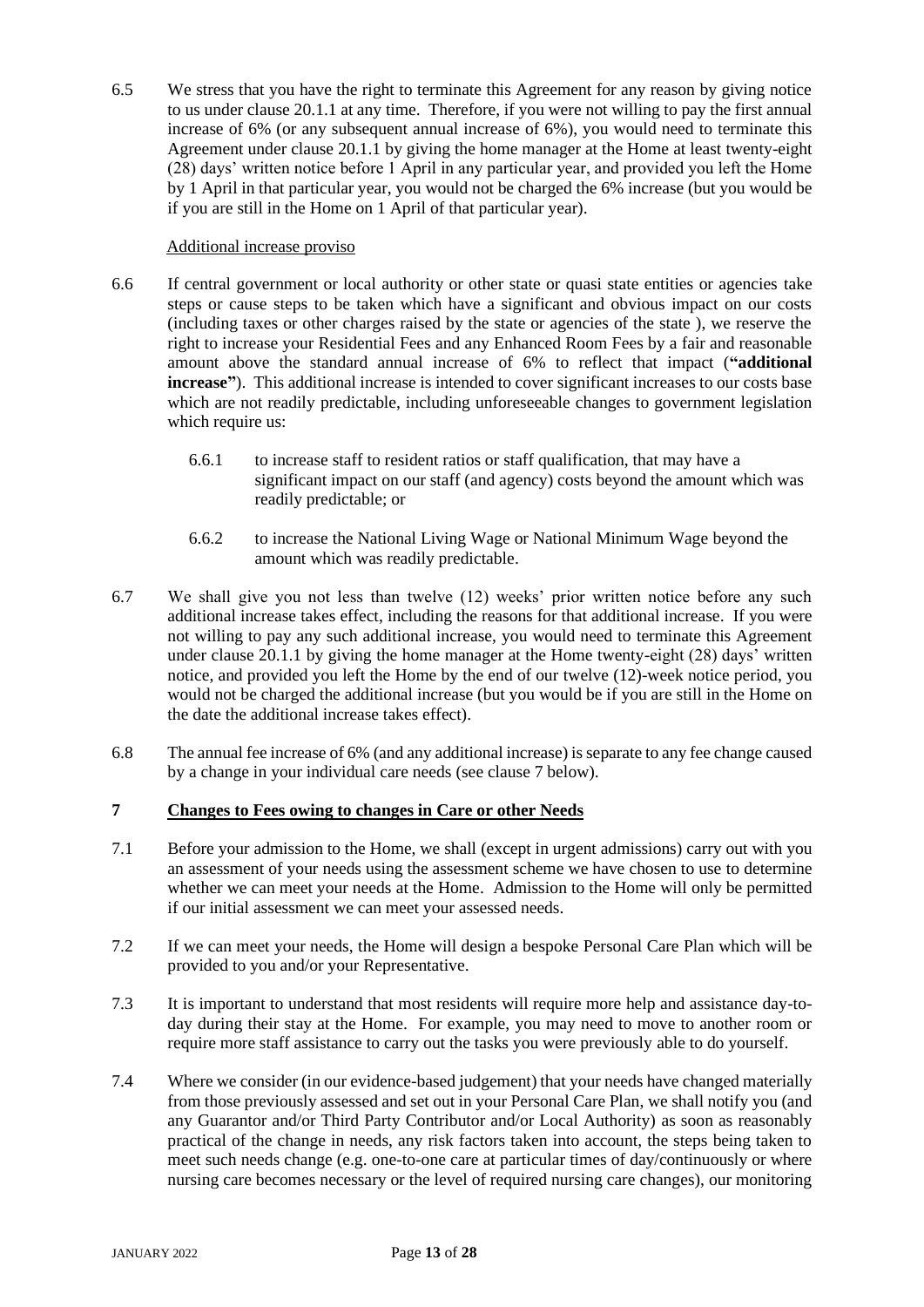and review process in relation to such change, and actual and/or (where appropriate) expected additional or reduced costs of such change. Any additional costs shall be reasonable and reflected in any fee adjustments. For the avoidance of doubt, any fee adjustment would be separate to the Residential Fee and Enhanced Room Fee increases referred to in clause [6](#page-11-0) above.

7.5 Where you receive financial assistance from a Local Authority or a CCG, we will also notify them as it may be appropriate for them to arrange their own assessments.

*Notice of adjustment to Residential Fees or other Fees*

- 7.6 We will endeavour to give you at least twenty-eight (28) days' notice in advance of any changes to our care services provided under your Personal Care Plan and we will charge the revised Residential Fees and other Fees from the date we change your care package.
- 7.7 In cases of urgent needs changes (e.g., serious behavioural problems which place your or other residents' safety or welfare at significant, immediate risk) we reserve the right, on giving you immediate notice, to change our care services provided under your Personal Care Plan and charge for the revised Residential Fees and other Fees from the date we change your care package..
- 7.8 If, during the twenty-eight (28) day notice period referred to in clause 7.6 or within twentyeight (28) days of changing your care package in accordance with clause 7.7, you and/or your Representative raise a complaint about our assessment of your needs (e.g. about the start date of such care or other needs changes or the extent of those changes), you are welcome to instruct (and we reserve the right to instruct) an independent healthcare professional (e.g. a GP) to determine whether they agree with our assessment. Where an independent healthcare professional is instructed, we will maintain the original fee (or revert to the original fee where this had been increased due to urgent needs changes) until the outcome of the professional's review (provided that review is completed within twenty-eight (28) days of our proposed change). We shall abide by the professional's opinion (provided we have the means and ability to do so). If that opinion agrees with the findings of our assessment, you will pay the revised fee from the date we changed your care package. If that opinion rejects the findings of our assessment, we will withdraw the proposed changes and (where applicable) immediately refund any increase to your Residential Fees or other Fees applied before you raised the complaint.
- 7.9 In the event the professional agrees with our assessment and you (and/or your Representative) continue to object to the increase to your Residential Fees or other Fees:
	- 7.9.1 you will remain liable for any increase to your Residential Fees or other Fees from the date we changed your care package, but you can terminate this Agreement by giving the home manager at the Home twenty-eight (28) days' prior written notice under clause 20.1.1 (note that you have the right to give notice under clause 20.1.1 at any time during your residency for any reason); and
	- 7.9.2 if you object to paying the increased Residential Fees or other Fees, you will remain liable to pay these increased fees from the date we changed your care package, and we shall be entitled to terminate this Agreement by giving you twenty-eight (28) days' prior written notice under clause 20.3.5.2 and, if necessary, initiate court protocol compliant pre-action steps.

## **8 Deposit and Advance Payment**

8.1 If your residence at the Home is not funded by Authority Funding (e.g. a Local Authority or CCG), at the commencement of this Agreement, we require you to make the following preadmission payments to us: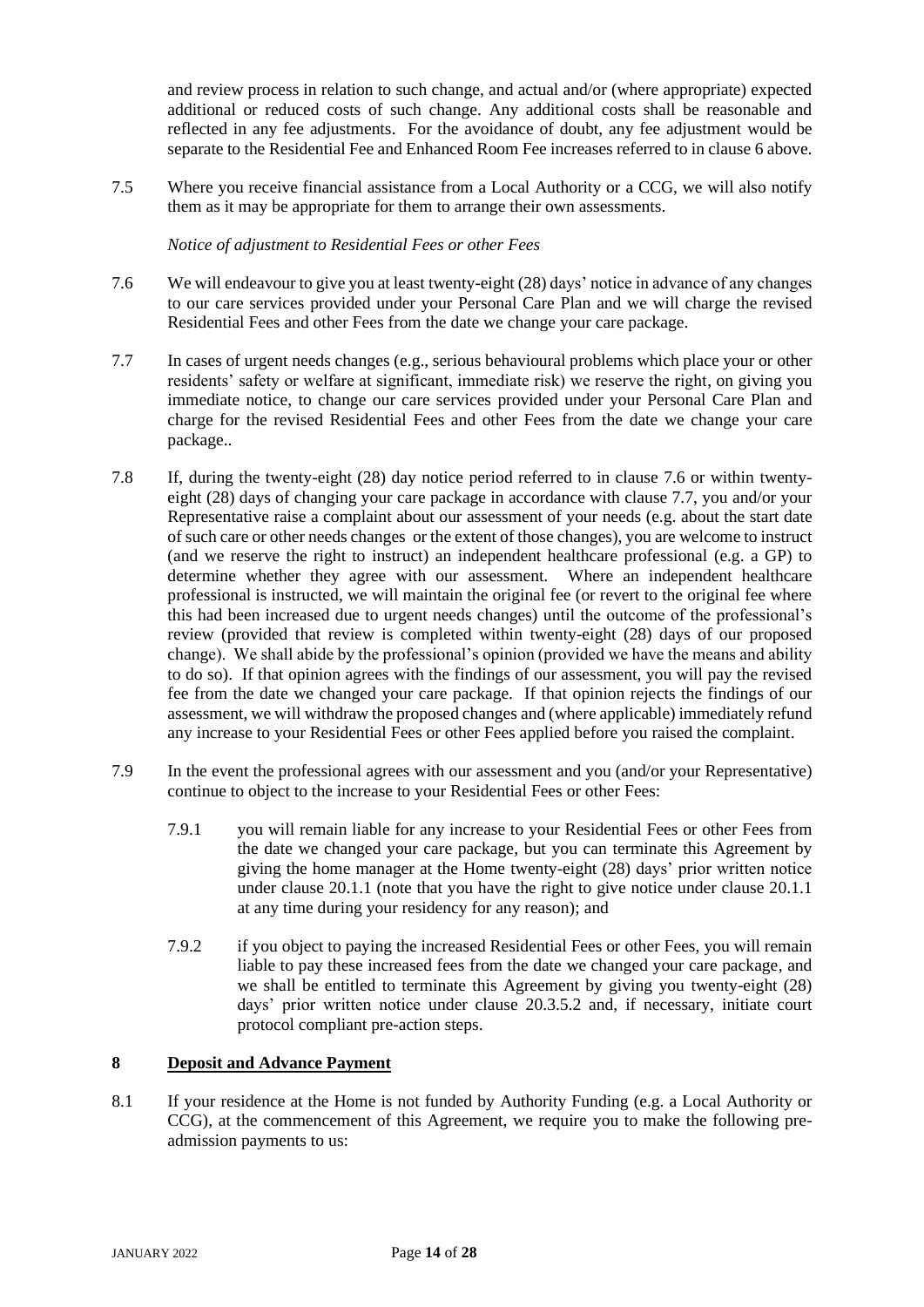- 8.1.1 four (4) weeks' Residential Fees in advance (the **"Advance Residential Fee"**) which shall be applied to the first twenty-eight (28) days of your residence; and
- 8.1.2 a deposit equal to two (2) weeks' Residential Fees (the **"Deposit"**) which, subject to clause 8.3 below, is refundable at the end of this Agreement. We will ensure that the Deposit is safeguarded in the event of our insolvency but will not pay any interest on the Deposit.
- 8.2 If, for any reason, the amount paid to us at the commencement of this Agreement is less than the total of the Advance Residential Fee and the Deposit, the amount that is paid will first be used towards satisfying the obligation to pay us the Deposit. Only then will we use any excess pre-admission payment received by us towards satisfying the obligation to pay us the Advance Residential Fee.

## Deposit: deductions and return

- 8.3 We reserve the right to use the Deposit:
	- 8.3.1 against any sums you owe to us where those remain outstanding for more than twenty eight (28) days at any time during the term of this Agreement; and / or
	- 8.3.2 to reimburse us for any damage you cause (or anyone who visits you causes) to the Home including our equipment at any time during the term of this Agreement.

Otherwise the Deposit will be held by us for the duration of this Agreement.

- 8.4 On termination of this Agreement, the Deposit will be used first to pay any sums due to us (e.g. any unpaid Residential Fees) and any remainder will be repaid to you or your estate. In the event of your death, any Post-death Fees (calculated in accordance with clause 21) will also be deducted from the Deposit. When returning your deposit, we will provide you with a breakdown of any deductions.
- 8.5 The amount of the Deposit due to you will be repaid within twenty-eight (28) days of your leaving the Home or your death unless such repayment requires a grant of representation in which event your estate will be reimbursed as soon as reasonably practicable after we are notified of such grant.
- 8.6 Where there is disagreement between you (and/or your Representative) and us about the amount of the Deposit to be returned, this may be appealed to our Complaints Co-ordinator in line with our complaints process. The Complaints Co-ordinator may be contacted at [complaintscoordinator@careuk.com.](mailto:complaintscoordinator@careuk.com)

## <span id="page-14-0"></span>**9 Lifestyle Charges and Additional Costs**

- <span id="page-14-1"></span>9.1 In addition to the Residential Fees, we shall have the right to charge you, any Guarantor and any Third Party Contributor:
	- 9.1.1 enhanced Fees for providing you (at your request) with a higher standard of room than the standard/basic room which we offer at the Home (**"Enhanced Room Fees"**); and
	- 9.1.2 any additional costs (together with any applicable VAT) incurred in providing additional care or services or goods to you beyond those normally provided by us to residents of the Home that are covered by the Residential Fees as described in clauses [4.1](#page-8-0) an[d 11.1](#page-16-2) (**"Additional Costs"**). For example, Additional Costs could include the costs of: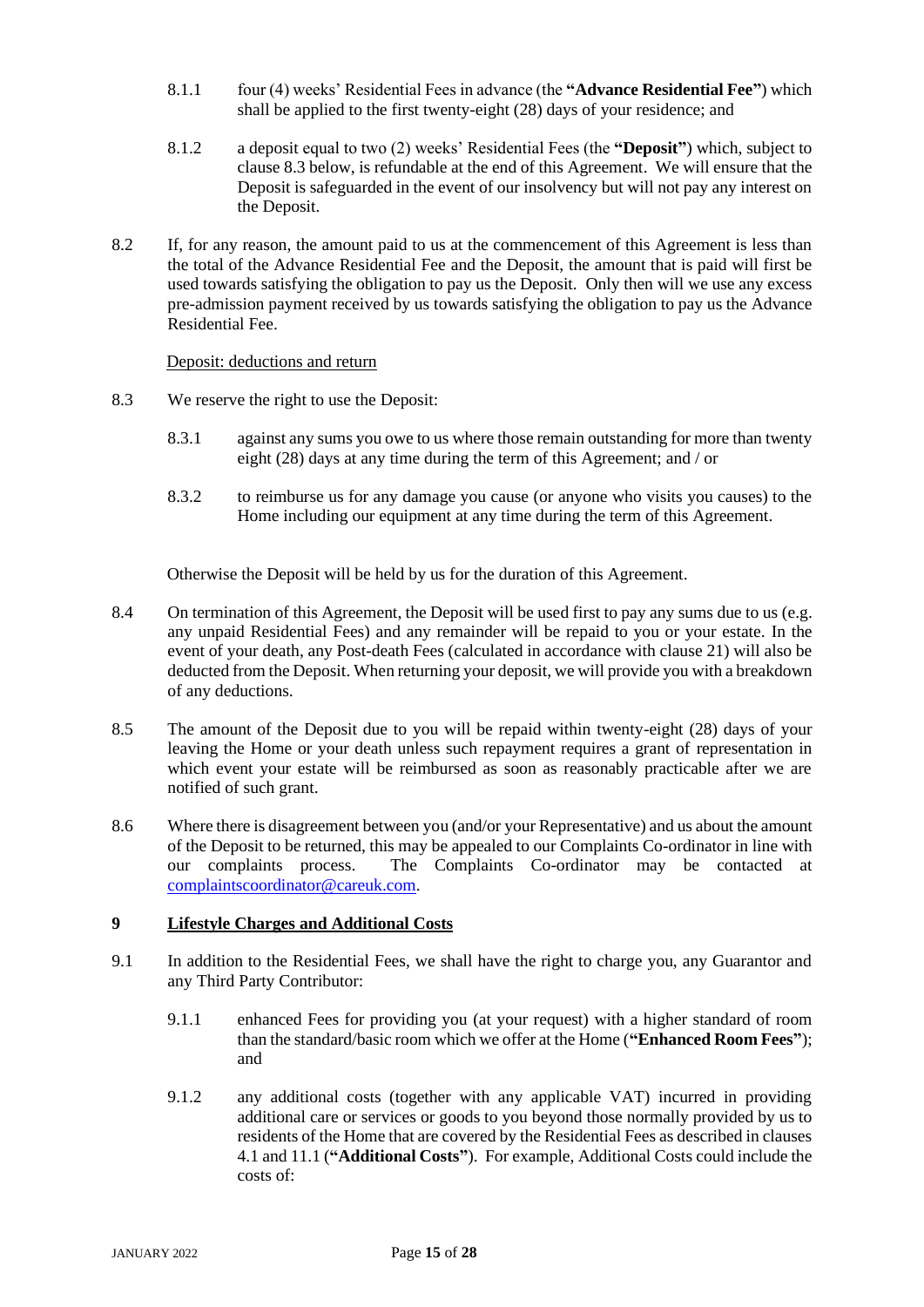- 9.1.2.1 hairdressing;
- 9.1.2.2 chiropody;
- 9.1.2.3 newspapers;
- 9.1.2.4 dental requirements (non-NHS);
- 9.1.2.5 optical requirements (non-NHS);
- 9.1.2.6 medicines (to the extent not free to the Resident under the NHS);
- 9.1.2.7 physiotherapy (non-NHS):
- 9.1.2.8 personal dry cleaning;
- 9.1.2.9 clothing;

9.1.2.10 staff escorts to hospital and elsewhere (for which we charge  $£20$  per hour);

- 9.1.2.11 taxis and other transport;
- 9.1.2.12 personal toiletries; and
- 9.1.2.13 other items of a personal nature.
- 9.2 Further examples and details of such Additional Costs can be found in our 'Service User Guide' and you are also referred to clauses 25.5, 25.6 and 25.7.
- 9.3 The amount of Enhanced Room Fees charged for each month is calculated by taking the weekly Enhanced Room Fee and dividing it by seven (7) (i.e. the number of days in a week) and multiplying the resulting total by the number of days in that month. Any part of the day of arrival or departure counts as one (1) full day's residence.
- 9.4 The amount of weekly Enhanced Room Fees applicable as at the date of admission and the proportions for which each payer is responsible as at the date of admission are stated in the Admission Request. These proportions will change as our Enhanced Room Fees increase or otherwise change from time to time.
- 9.5 Enhanced Room Fees are stated exclusive of VAT, but if they become subject to VAT, VAT will be added to them and payable to us in addition by the relevant payer of the Enhanced Room Fees.

## **10 Payments and their Timing**

- 10.1 Fees (including any Third Party Liability, Top-ups and Enhanced Room Fees, as well as Residential Fees) fall due and must be paid before the start of the calendar month to which they relate. By the date of your Admission you (and any Guarantor and/or Third Party Contributor) shall have paid the Advance Residential Fee for 28 days residence (see clause 8.1.1) and must have set up and thereafter must maintain a direct debit. Payments by direct debit are made in advance for the following month's care and shall be made by the last working day of the preceding month, e.g. if you move into the home on 1 May, on the last working day of May payment will be made, having taken into account the Advance Residential Fee which covered  $1 - 28$  May, for the three days shortfall in May  $(29 - 31$  May) and for all of June.
- 10.2 Additional Costs are payable to us immediately upon our incurring such Additional Costs, or where such Additional Costs involve the provision of services or goods by a third party supplier,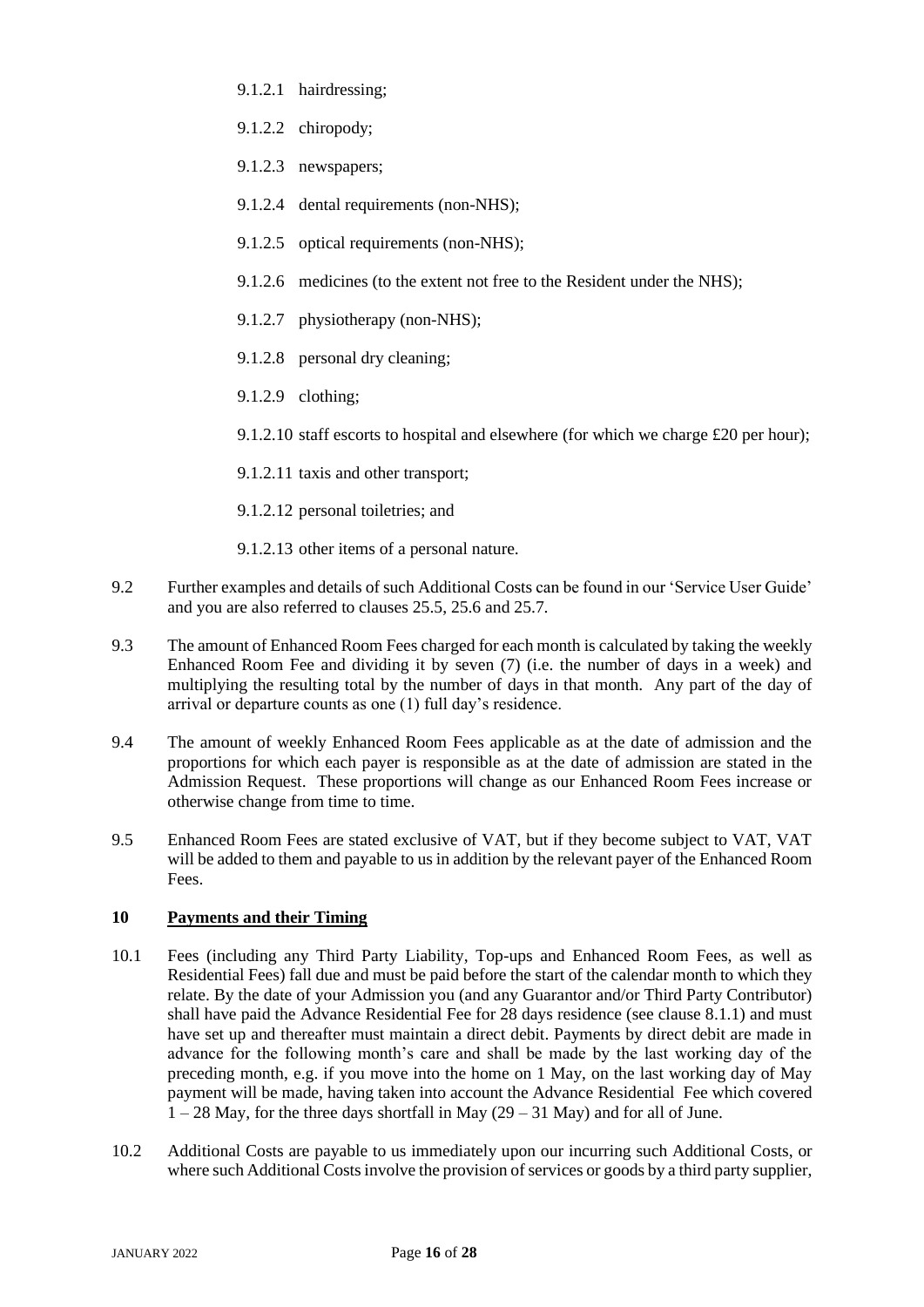our receipt of an invoice or other demand for payment from that third party supplier. Details of how we shall record and administer Additional Costs are set out at clauses 25.5 to 25.7. We shall maintain and have available for inspection or to be sent to you (and/or any Third Party Contributor and/or any Guarantor who may have a liability for them) written records relating to Additional Costs and any funds we hold for you on account of Additional Costs. Where we consider it appropriate, we shall request and you shall provide immediately a reasonable sufficiency of funds on account of future Additional Costs, and where appropriate we shall also raise and send invoices in respect of Additional Costs.

- 10.3 Where practicable, we will give at least four (4) weeks' written notice to you if the method of payment needs amending. If it is not practicable to give you at least four (4) weeks' prior notice, you will be notified as soon as it is practicable.
- 10.4 For payment of all Fees other than the Advance Residential Fee and Deposit, you and any Third Party Contributor must have a direct debit in place. We confirm that for as long as direct debit arrangements remain in place which cover all sums due, direct debit payments will not be treated as a "late payment" on which interest is charged.

## <span id="page-16-0"></span>**11 Accommodation**

- <span id="page-16-2"></span>11.1 In return for the Residential Fees payable under this Agreement, we agree to provide:
	- 11.1.1 such food as is normally required by a resident of a care home (in addition we may agree particular meal times and types of food with you from time to time);
	- 11.1.2 reasonable heat and light; and
	- 11.1.3 personal care that is reasonably considered necessary for you. The personal care provided shall include the personal care that is identified in your Personal Care Plan.

## <span id="page-16-1"></span>**12 Nursing Care**

- 12.1 This clause [12](#page-16-1) applies when your Residential Fees are not met by Local Authority Funding.
- 12.2 Where prior to admission FNC has been agreed with an Authority (e.g. your local CCG), FNC details ought to have been included in the Admission Request. So long as FNC eligibility is confirmed prior to admission by an Authority, we shall only charge Fees (as amended from time to time in accordance with these Residence Terms) net of the assessed FNC rate.
- 12.3 Where nursing care is to be provided as part of your package of care but FNC eligibility has not been confirmed by an Authority, we will arrange for it to be provided as far as it is practicable, and our fees for nursing care will be charged in full, monthly to you (and/or a Guarantor and/or Third Party who may have agreed to pay them) and you and/or they shall pay those Fees (together with any applicable VAT) which will be included as part of the Residential Fees.
- 12.4 Where FNC eligibility is established post Admission and upon receipt of FNC payments from an Authority;
	- 12.4.1 we will adjust your Fees account for any FNC that we receive for your nursing care from any CCG or other Authority. You or any such Guarantor and/or Third Party Contributor shall only bear the balance of the nursing care charges in excess of any FNC we receive for your nursing care;
	- 12.4.2 we will, where practicable, inform you or any such Guarantor and/or Third Party Contributor as soon as is reasonably practicable, of any FNC to be paid by any CCG or other Authority that we are aware of; and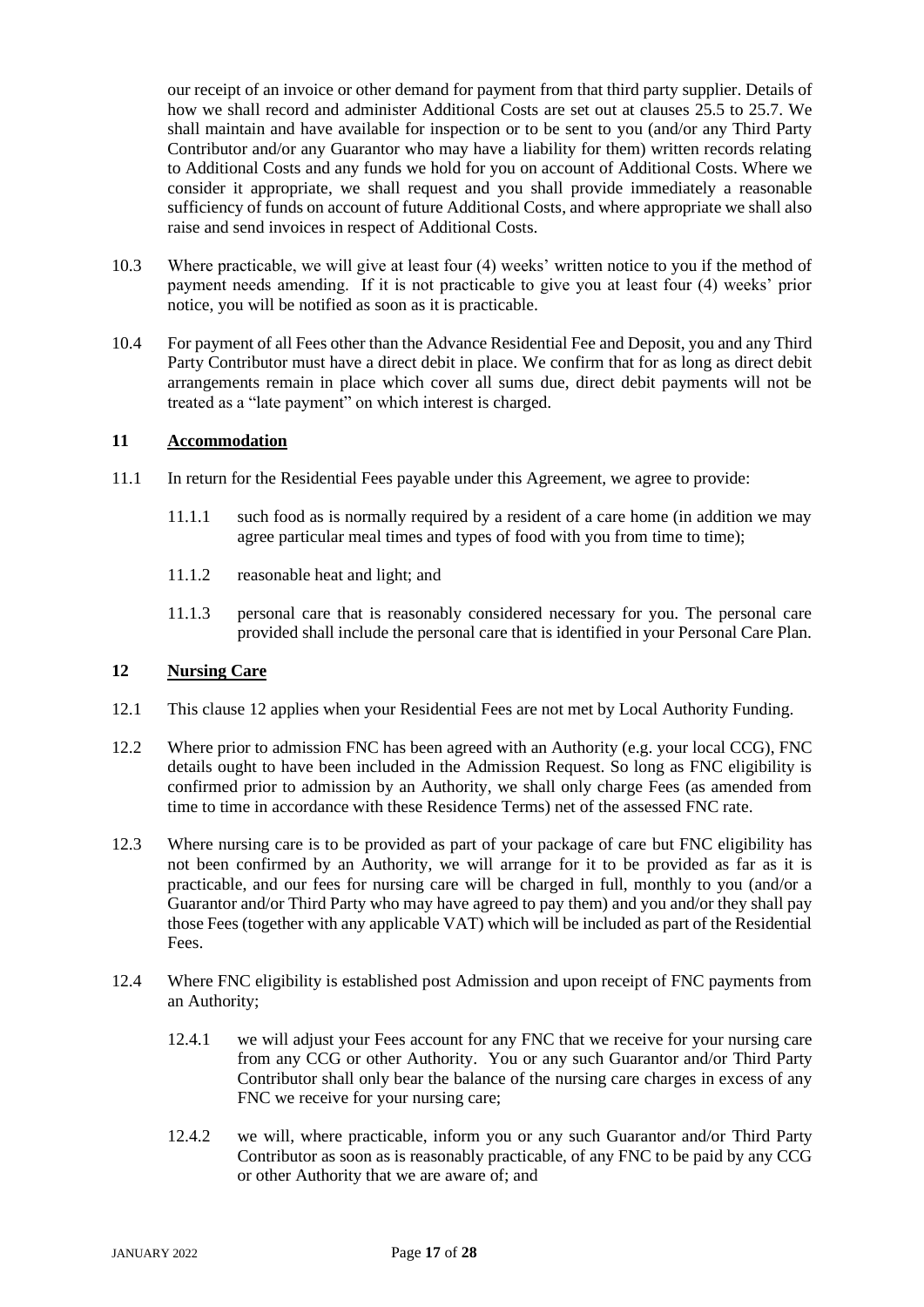- 12.4.3 we shall, as soon as reasonably practicable, notify you or any such Guarantor and/or Third Party Contributor of any changes to any liability you or any such Guarantor and/or Third Party Contributor have to pay for nursing care and any FNCs that we may receive and whether those changes might increase or decrease your Residential Fees liability.
- 12.5 CHC is provided by the NHS. It is not means tested. If you are offered CHC, that offer may be at a fee rate which is unacceptable to us, but it may be unlawful for you or any Third Party Contributor to agree to pay the difference between the rate offered by the NHS and a fee rate which is acceptable to us. In that event, and at our entire discretion, we reserve the right to refuse the CHC rate offered by the NHS, which may result in our terminating this Agreement on giving you twenty-eight (28) days' written notice where you are not content to continue paying our full Residential Fees.

## <span id="page-17-0"></span>**13 Your Absence from the Home**

- 13.1 When you are away from the Home for any reason (for example, if you are in hospital) and you or your family do not inform us that you have left the Home on a permanent basis or it is not clear to us that it is impossible for you to return to the Home:
	- 13.1.1 subject to clause 18 (where it may be necessary to assign you to a different room), we shall keep the room you occupied available for you to return to the Home for the first six (6) weeks of such absence;
	- 13.1.2 during the first six (6) weeks of absence, we shall endeavour to consult with you, any Guarantor and any Third Party Contributor to seek agreement regarding further retention of your room after the first six (6) weeks; and
	- 13.1.3 in terms of fee liability during your absence, you, any Guarantor and any Third Party Contributor shall continue to be liable to pay our Residential Fees and any Enhanced Room Fees as follows:
		- 13.1.3.1 in full for the first seven (7) days of such absence from the day after you left the Home; and
		- 13.1.3.2 after the first seven (7) days, at a discount of 10%. This 10% reduction broadly represents any savings we are likely to make as a result of your absence, for example in relation to reduced food, heating and lighting costs.

For the avoidance of doubt, we will not charge you if and to the extent that FNC is reduced or withdrawn during the period you are away from the Home.

## **14 Refunds of Residential Fees and Enhanced Room Fees paid in advance**

- 14.1 Where this Agreement terminates, for whatever reason, if you have paid Residential Fees or Enhanced Room Fees in advance and the room you occupied is cleared and (except as provided for in clause 14.2 below) reoccupied before the end of the period for which the payment in advance has been made, you shall be entitled to a pro-rata refund of such Fees paid in advance for the period from the day after the room you occupied is cleared and reoccupied.
- 14.2 Where we terminate this Agreement under clause 20.3.5.1 (i.e. where we can no longer meet your care needs) you will be entitled to such pro-rata refund from the day after the room you occupied is cleared. Therefore, in this circumstance, a pro-rata refund is not also conditional on the room being reoccupied.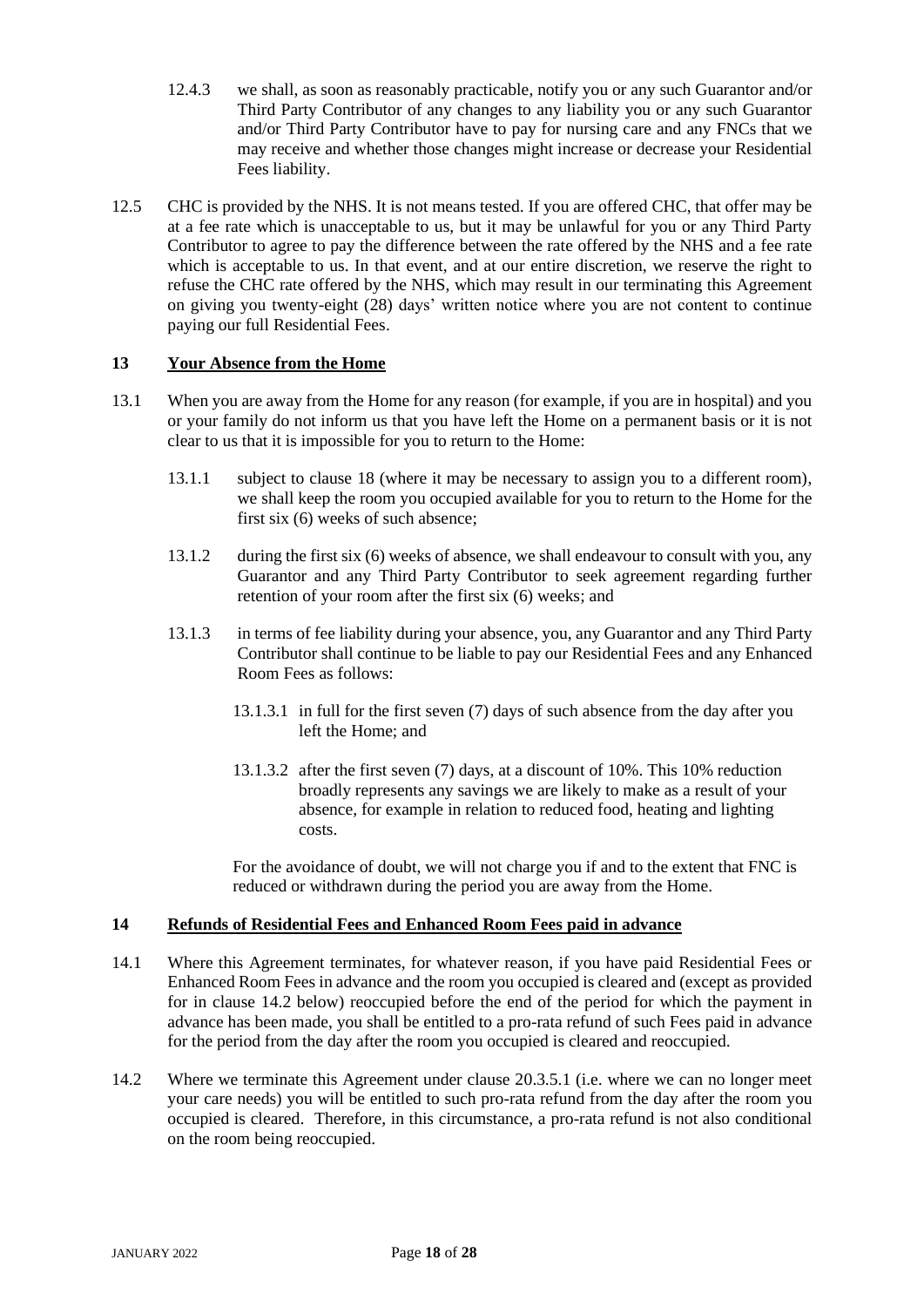## **15 Interest**

We shall have the right to charge interest at the rate of 4% per annum above the base rate of HSBC Bank plc from time to time on sums still outstanding thirty (30) days after the due date, such interest to be calculated on a day to day basis from the due date. Such interest shall be applied to our loss of use of those outstanding sums.

## <span id="page-18-0"></span>**16 Complaints**

- 16.1 If a complaint or query arises, you should refer to the Home's written procedure for dealing with complaints. We will be pleased to help. If you are not satisfied with the way we have handled your complaint you can refer it to the Care Quality Commission (**"CQC"**) or contact the Local Government Ombudsman, who provides a free independent service, and ask for a review. Contact details are available on request from the Home's manager and are also set out in the Home's written complaints procedure. In addition or in the alternative, if at any time you have concerns about abuse or alleged abuse, you may report these either to us and/or directly to the Local Authority safeguarding team.
- 16.2 This clause [16](#page-18-0) is in addition to your legal rights in relation to any services which are not carried out with reasonable skill and care or which otherwise do not conform to this Agreement. Advice about your legal rights is also available from your local Citizens' Advice Bureau or Trading Standards Office.

## **17 Medication**

- 17.1 All of your drugs and medication must be handed to the senior nurse on duty or person in charge at the time of your admission.
- 17.2 If you wish, and in our opinion are able, to manage your own medication administration, you will be assisted to continue to do so. However, in that case:
	- 17.2.1 we cannot be held responsible for the safekeeping and dispensing of the medication; and
	- 17.2.2 the lockable drawer provided in the room you occupy must be used to store the medication and you must ensure it remains locked whenever you are not in the room.

## **18 Change of Room at the Home**

- 18.1 The room you will occupy will be allocated on admission. Residence in the Home does not constitute a tenancy. You will occupy the room as a licensee only.
- 18.2 We reserve the right to relocate you at any time to another room, though in practice we do not expect to use the right to relocate residents regularly. There will be discussion with you before any such relocation takes place and you will be given notice in writing of any proposed change and the reason for the proposed change. The period of notice we give you will be at least five (5) days except in cases where we believe there is an urgent need to make the change sooner. In the event of an emergency which necessitates your being relocated, after the emergency has ended, you shall be returned to your former room if you so request and it is practical and safe for us to let you do so.
- 18.3 A particular circumstance in which it may be appropriate for you to move to another room is where you cease being self funded and we agree such a move with you and the local Authority or NHS body which is providing entire or partial Authority Funding for your continued residency at the Home.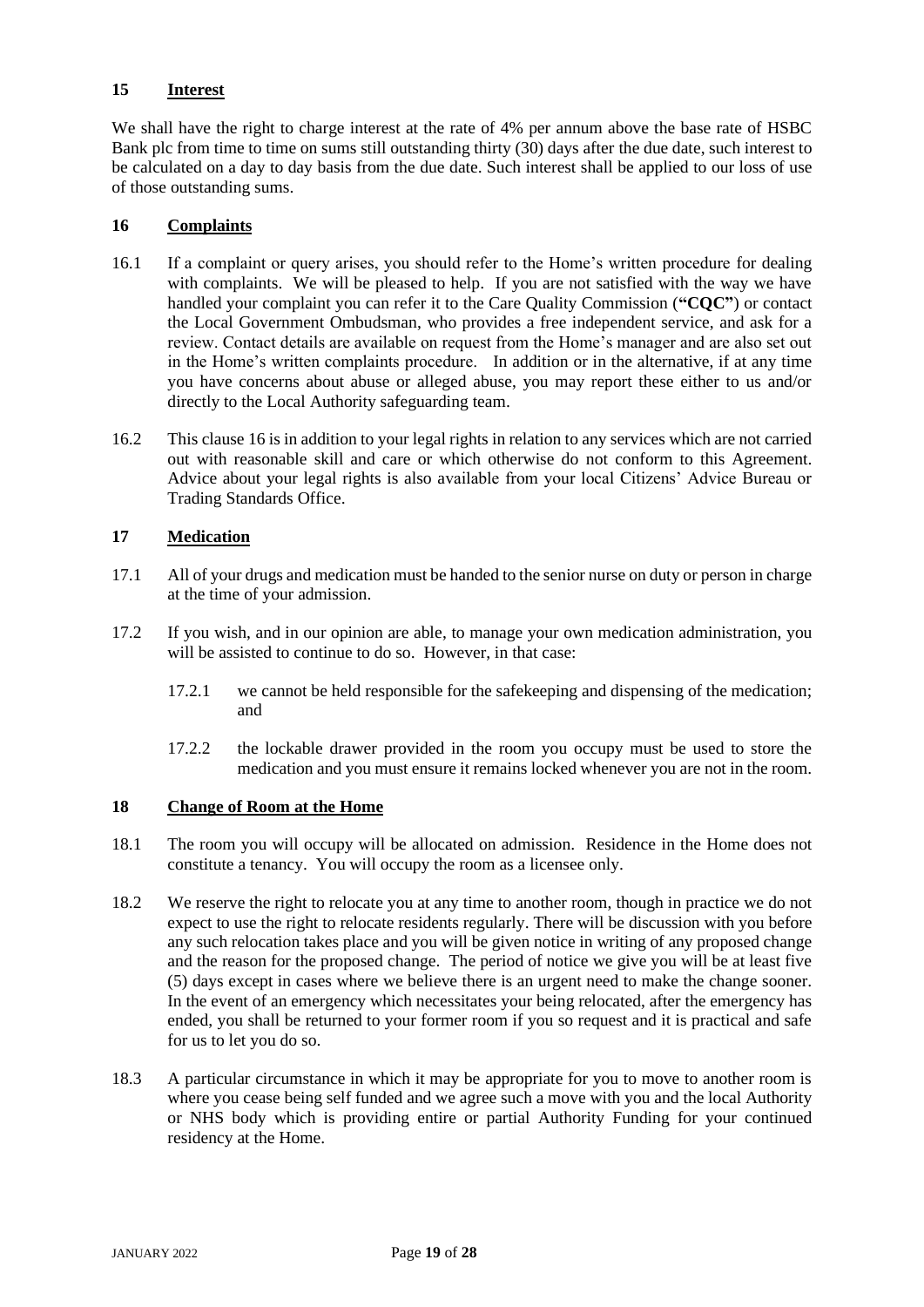18.4 You agree that we shall have, and we need, full, free unrestricted access to the room you occupy in order (amongst other matters) to provide the agreed services.

## **19 Trial Period**

- 19.1 The first twenty-eight (28) days following your admission to the Home shall be a trial period for the benefit of you and us.
- <span id="page-19-0"></span>19.2 Either we or you may terminate this Agreement upon at least seven (7) days' written notice to be served on the other (your notice should be given to the home manager at the Home) at any point during the trial period. Any such notice given by us shall have a good reason for termination, e.g. we cannot meet your care or nursing needs or your behaviour is such as to be significantly disruptive or puts you, other residents or our staff at material risk. After any such termination, to the extent that any payment of Fees made to us in advance relates to the period when the accommodation you occupied has been reoccupied after you leave the Home, it will be refunded.

## **20 Termination (other than on death)**

- 20.1 You may terminate this Agreement:
	- 20.1.1 by giving to the home manager at the Home at least twenty-eight (28) days' prior written notice of termination for any reason; or
	- 20.1.2 by giving to the home manager at the Home prior written notice taking effect immediately, or of such length as you state in your notice, following material breach of this Agreement by us if such material breach continues for twenty eight (28) days after a request in writing from you to us asking for the breach to be remedied; or
	- 20.1.3 in accordance with clause 6.5 and 6.7 (where you do not wish to pay our Residential Fees following a standard annual increase or an additional increase) or clause [19.2](#page-19-0) (where you wish to terminate during the initial twenty-eight (28) days of your residency (trial period) for any reason),

and you shall leave the Home at the end of any such period of notice or such other date as is agreed between you and us.

- 20.2 If you leave the Home without giving the period of notice required above, then you, any Guarantor and any Third Party Contributor will continue to be liable to pay Fees for as long as they would have been payable if you had given the correct period of notice. Please see clause [13](#page-17-0) for the circumstances in which we may keep your room available for you.
- 20.3 We may terminate this Agreement and require you to leave the Home in the following circumstances:
	- 20.3.1 by giving to you at least twenty-eight (28) days' prior written notice of termination if within fourteen (14) days of our making a request under clause 5.2 for you, a Guarantor or a Third Party Contributor to enter into a Local Authority Contribution Agreement no such agreement has been entered into; or
	- 20.3.2 by giving to you not less than twenty-eight (28) days' written notice at any time for non-payment of Fees if within thirty (30) days after a request in writing from us to you (and, where relevant, any Guarantor and/or any Third Party Contributor) for the necessary payment to be made, no such payment is made and we have been offered no realistic proposals for the arrears and the further fees that will have accrued during the notice period will be paid in full by the end of the notice period; or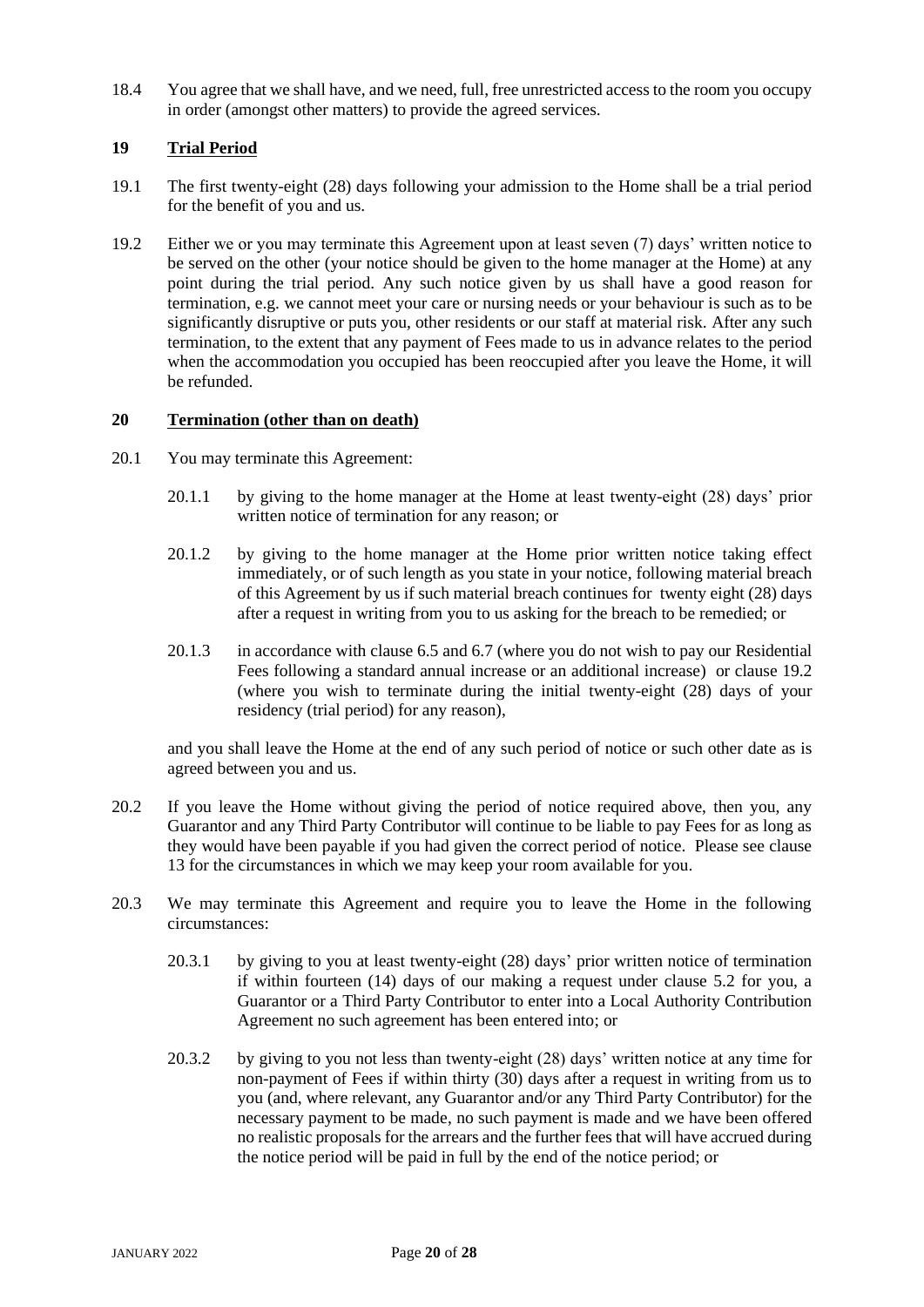- 20.3.3 by giving to you not less than twenty-eight (28) days' written notice at any time if you, any Guarantor or any Third Party Contributor become bankrupt or take advantage of any statute for the time being in force providing for relief of insolvent debtors; or
- 20.3.4 by giving to you prior written notice taking effect after twenty-eight (28) days, or of such longer length as we state in our notice, following material breach by you if such material breach continues for twenty-eight (28) days despite consulting with you and/or your Representative and providing you and/or your Representative with a written request asking for the breach to be remedied and stating that termination may be a consequence of failure to remedy the breach; or
- 20.3.5 by giving to you not less than twenty-eight (28) days' written notice if:
	- 20.3.5.1 having consulted with you and taken advice from the appropriate members of the relevant external "Primary Health Care Team" (i.e. general practitioner, community nurse or social worker) concerning your present and future care needs, we no longer believe we are able to meet your needs; or
	- 20.3.5.2 there is no agreement about changes in our Fees owing to changes in your care or other needs (see clause 7); or
- 20.3.6 by giving to you written notice effective immediately, or of such length as we state in our notice, where there are circumstances or behaviour, which we feel (taking account of the type of care we have contracted to provide) may be seriously detrimental to the Home or the welfare of the other residents and such circumstances or behaviour are/is ongoing despite reasonable efforts to consult with you and/or your Representatives and manage such circumstances or behaviour; or
- 20.3.7 in accordance with clauses [3.3.](#page-8-1)3 (material deterioration in your financial means), , [5.6.1](#page-10-2) (failure to enter into a new Local Authority Contribution Agreement), 12.5 (where you become eligible for CHC, but the CCG offers us inadequate funding and there is no agreement to pay our full Residential Fees) or [19.2](#page-19-0) (where we terminate your residency during the initial twenty-eight (28) days of your residency (trial period) for any good reason),

You shall be required to leave the Home at the end of any such period of notice.

- 20.4 We may send a copy of any such notice referred to in this clause 20.3 to any Third Party Contributor and/or Guarantor and/or Authority and/or other Representative who may have in interest in or be concerned by such termination notice.
- 20.5 You and/or your Representative may appeal any decision to issue a termination notice to our Regional Director (the person to whom the home manager of the Home reports and whose details will be available from the Home's administration office) within seven (7) days of you receiving our termination notice. The Regional Director may uphold your appeal subject to conditions, for example, that you abide by specified standards of behaviour. If the notice is not appealed or where the termination notice decision is upheld by the Regional Director your placement at the Home will terminate on expiry of our termination notice.
- 20.6 On termination, it is your responsibility to remove all your belongings from the Home within three (3) days of the date of termination and we shall have no responsibility for their removal, transportation and insurance. For the avoidance of doubt, all Fees under this Agreement will remain payable during this three (3) day period until you remove all your belongings from the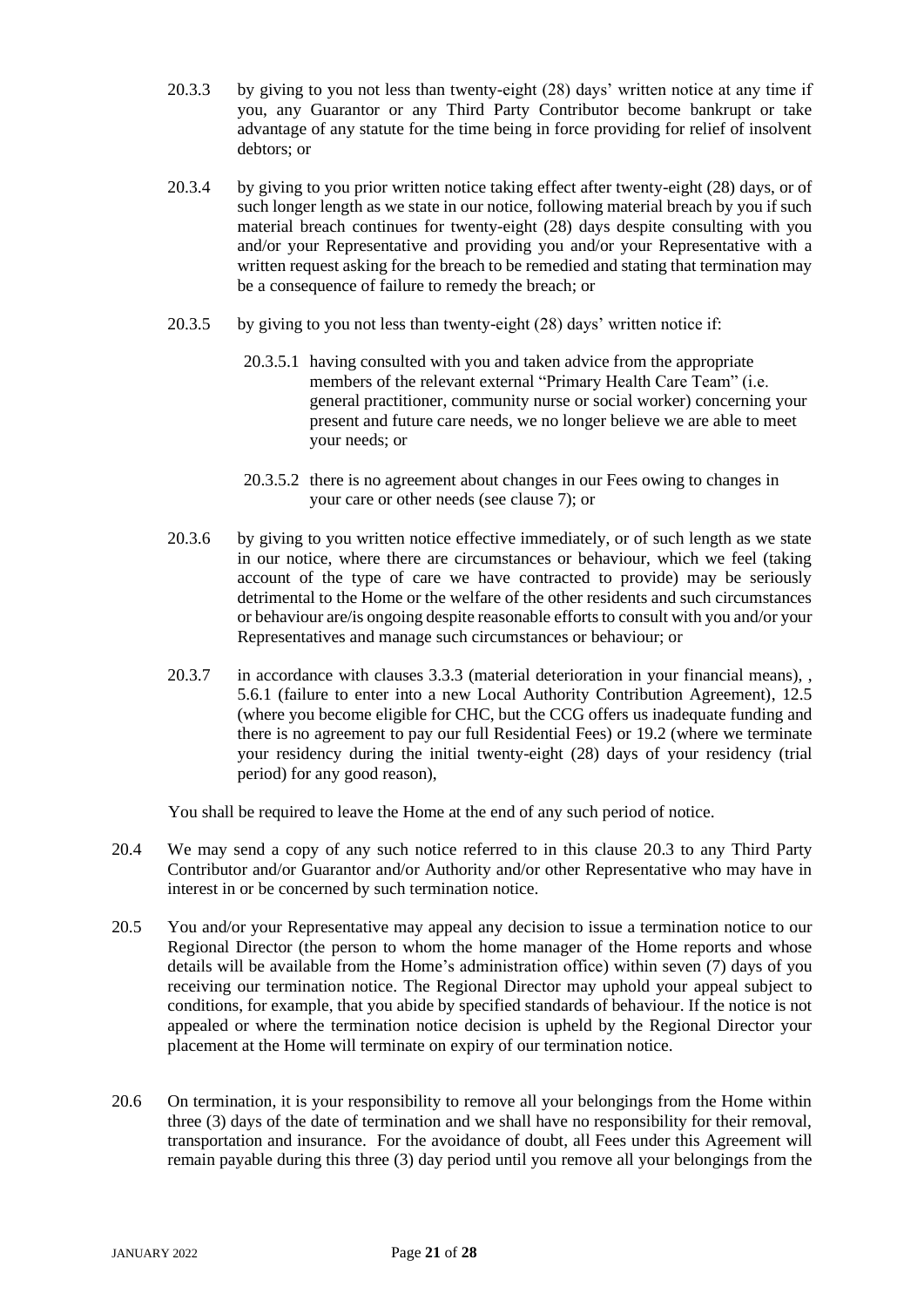Home. Failure to remove your belongings within this three (3) day period will result in the following:

- 20.6.1 we will remove your belongings from your room and, where possible, store them at the Home. However, where your belongings include large bulky items (e.g. furniture), we may need to arrange for off-site storage. We shall have the right to charge you our reasonable costs for removal and storage of the belongings where such costs are reasonably incurred. Costs of storage will be calculated on the basis of the daily rate of a reputable storage firm; and
- 20.6.2 if after twenty-eight (28) days of the date of termination, any of your belongings remain in the Home or in off-site storage, we shall have the right to give you at least fourteen (14) days' written notice before we dispose or sell your belongings. We are likely to decide to sell your belongings where we consider they are of material financial value (e.g. jewellery). Where we sell an item, we will try to obtain a reasonable price for it, and if any monies are received from the sale, we shall refund you an equivalent amount (less our reasonable expenses for arranging the sale) within thirty (30) days following the sale.
- 20.7 Termination of this Agreement, in whatever way it occurs, shall not affect rights and obligations that arise out of anything done or omitted before termination or in respect of the period prior to such termination and any outstanding Fees or Additional Costs due and payable to us, together with any interest due and arising thereon, shall continue to be payable by the relevant payers under this Agreement.

## **21 In the event of your death**

- 21.1 In the event of your death:
	- 21.1.1 this Agreement shall terminate, except for terms that are intended to continue afterwards;
	- 21.1.2 any outstanding Fees and Additional Costs due and payable by you to us, together with any interest due thereon, shall be charged to your estate:
	- 21.1.3 any Guarantor will remain liable to pay us any Guaranteed Amounts;
	- 21.1.4 Post-death Fees will be charged as follows:
		- 21.1.4.1 Post-death Fees will be charged for three (3) days starting from the day after your death, and will then cease provided your personal belongings are removed from your room by someone with apparent power to act on your behalf and/or your estate and no extended period has been agreed under clause 21.1.4.3. If your room is reoccupied within this three (3) day period, Post-death Fees will only be charged up to and including the day before reoccupation.
		- 21.1.4.2 In the event your personal belongings are not removed within the three (3)-day period after your death, Post-death Fees will continue to be charged until your personal belongings have been removed either by someone with apparent power to act on your behalf and/or your estate or by us where we need to prepare the room for subsequent occupation, subject to a maximum payment period of ten (10) days starting from the day after your death, at which point Post-death Fees will cease, subject to an extended period being agreed under clause 21.1.4.3.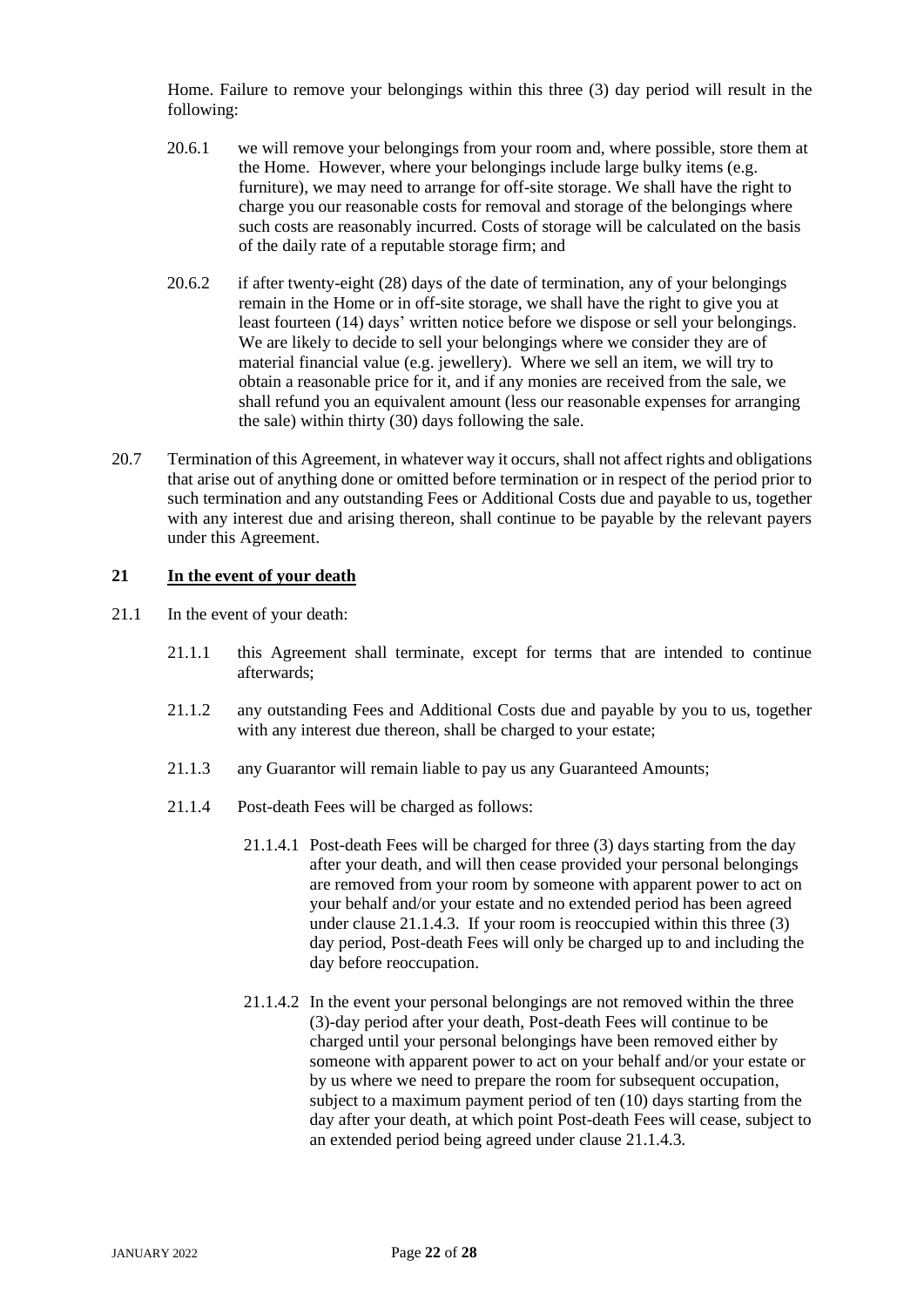- 21.1.4.3 If someone with apparent power to act on your behalf and/or your estate (or, if applicable, any Guarantor and/or Third Party Contributor) requests in writing to delay the clearing of your room for a period which is beyond the three (3) days and/or the maximum ten (10) day payment period following your death, we will not unreasonably withhold consent to such a request, and Post-death Fees will continue to be charged until the room is cleared.
- 21.1.5 any Third Party Contributor liable to pay a contribution towards any Local Authority Funding will remain liable for:
	- 21.1.5.1 that Third Party Liability owing to us at the time of your death; and
	- 21.1.5.2 any contribution to any liability that the Local Authority has to us for the period up to and including the day upon which Local Authority Funding ceases.
- 21.1.6 any Third Party Contributor, who prior to your death was liable to pay a contribution towards your Fees where you were not eligible for Local Authority Funding, will remain liable for:
	- 21.1.6.1 that Third Party Liability owing to us at the time of your death; and
	- 21.1.6.2 any part of the Post-death Fees (see clause 21.1.4) in relation to and for which the Third Party Contributor is liable.
- 21.1.7 for the avoidance of doubt, where we recover any FNC (see clause 12) for your nursing care prior to your death, your estate, any Guarantor and/or Third Party Contributor will only bear the balance of any Post-death Fees (see clause 21.1.4) in excess of that FNC irrespective of whether or not we continue to recover any FNC on your behalf after your death.
- 21.2 Subject to any extended period agreed under clause 21.1.4.3, in the event of your death it is the responsibility of someone with apparent power to act on your behalf and/or your estate to remove all your personal belongings from your room within three (3) days from the day after your death. We will take reasonable steps to contact someone with apparent power to act on your behalf and/or your estate before we remove your belongings from your room. Where we need to prepare the room for subsequent occupation after this three (3)-day period:
	- 21.2.1 we will remove your belongings from your room and, where possible, store them at the Home. However, where your belongings include large bulky items (e.g. furniture), we may need to arrange for off-site storage. We shall have the right to charge your estate our reasonable costs for removal and storage of your belongings. Costs of storage will be calculated on the basis of the daily rate of a reputable storage firm; and
	- 21.2.2 if after twenty-eight (28) days from the day after your death, any of your belongings remain in the Home or in off-site storage, we shall have the right to give someone with apparent power to act on your behalf and/or your estate at least fourteen (14) days' written notice before we dispose or sell your belongings. We are likely to decide to sell your belongings where we consider they are of material financial value (e.g. jewellery). Where we sell an item, we will try to obtain a reasonable price for it, and if any monies are received from the sale, we shall refund you an equivalent amount (less our reasonable expenses for arranging the sale) within thirty (30) days following the sale.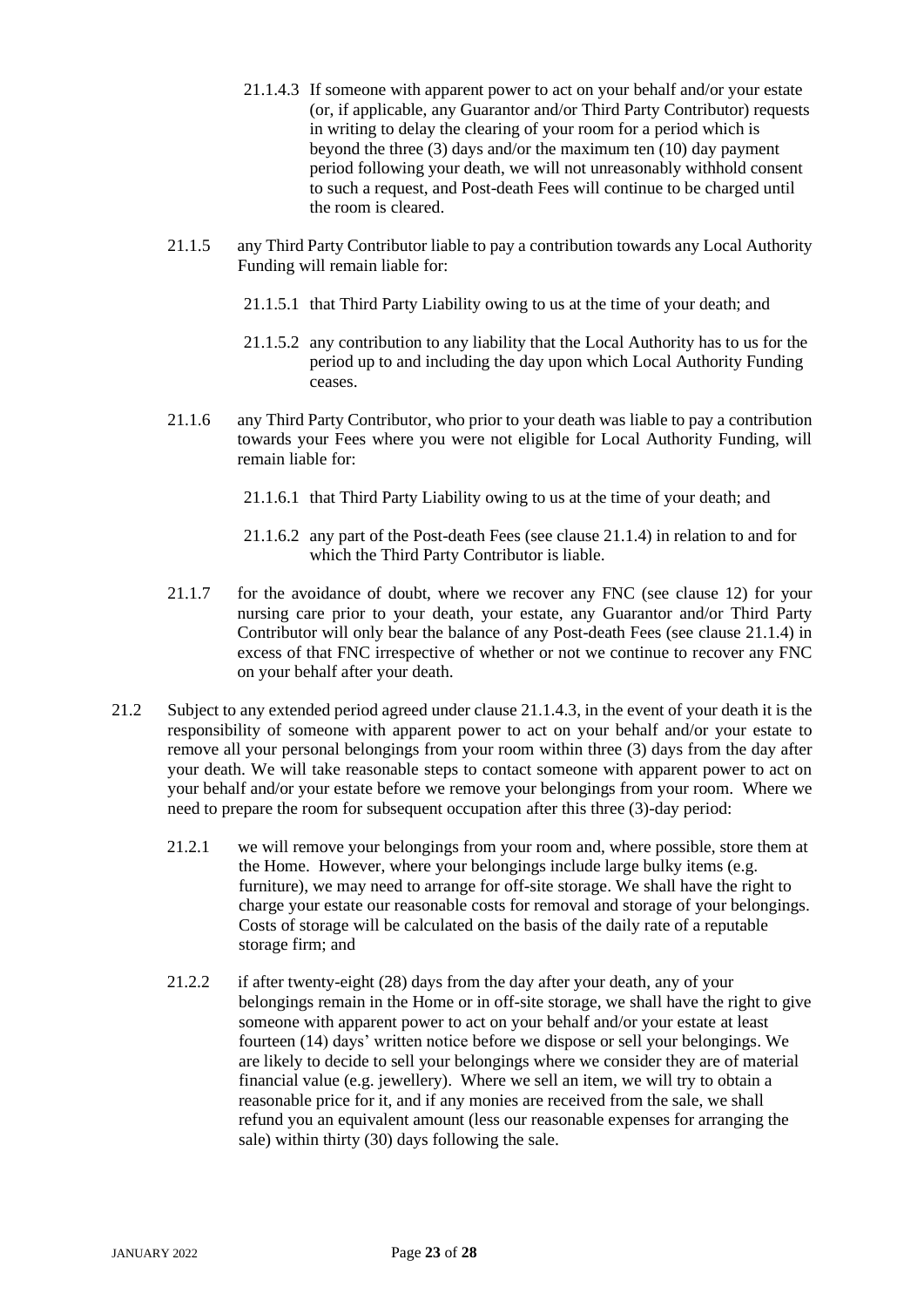21.3 If we hold any cash for you if you die, or if you are due a refund in respect of any care fees paid in advance, we shall only be required to transfer such amounts to your executors or other legal personal representatives.

## **22 Notices and Correspondence**

- 22.1 Subject to clause 22.2, if you (and/or your Representative) have provided or do provide to us in the future an email address, we shall be entitled to send the following information to that email address:
	- 22.1.1 invoices, credit notes, statements, notices and communications under clauses 6.7, 7, 10.2, 10.3, 12.4.2, 12.4.3, 18.2, 20.6.2 and 21.2.2; and
	- 22.1.2 other standard communications we issue to Residents and those involved in their care.

Such email shall be deemed safely delivered to the recipient addressee at the time of transmission. The reasons for sending information by email will be environmental, reliability and speed of delivery, and cost.

- 22.2 Any addressee (whether you or your Representative) of email communications shall be entitled to have us stop using such method of communication and (with the exception of Additional Costs statements which shall be available for inspection at the Home) require us to provide such communications in hard copy provided they confirm a physical address at which they currently reside.
- 22.3 In addition to having the right to provide you relevant information by email under clause 22.1, we shall be entitled to give any notice under this Agreement to you, any Guarantor, or any Third Party Contributor, or any person with apparent authority to act on behalf of your estate if that notice is sent by first class post or hand delivered to the intended recipient.
- 22.4 Any notice you or your Representative send to us will be validly served if sent by first class post or hand delivered to the home manager at the Home.
- 22.5 Notices sent by first class post will be deemed to be received forty-eight (48) hours after posting.

## **23 Personal Finances**

Subject to clauses [25.2](#page-24-0) and 25.4 - 25.7, we do not accept responsibility for your personal finances.

## **24 Personal Belongings**

- 24.1 Small items of personal furniture may be brought into the Home with the prior agreement of the Home's manager. It is your responsibility to ensure that such items are clearly marked with your name. Please see clause 25 in relation to your obligations to insure your belongings.
- 24.2 You must not bring into the Home soft furnishings which are not certified as being fire retardant.
- 24.3 All your personal clothing must be clearly labelled and documented on admission and during your stay in the Home. This is your responsibility and is a simple precaution that will reduce the risk of your clothing being mislaid or lost. A member of staff should be informed of and shown any clothing or articles brought into the Home for you at any time, for the purpose of documenting and/or labelling.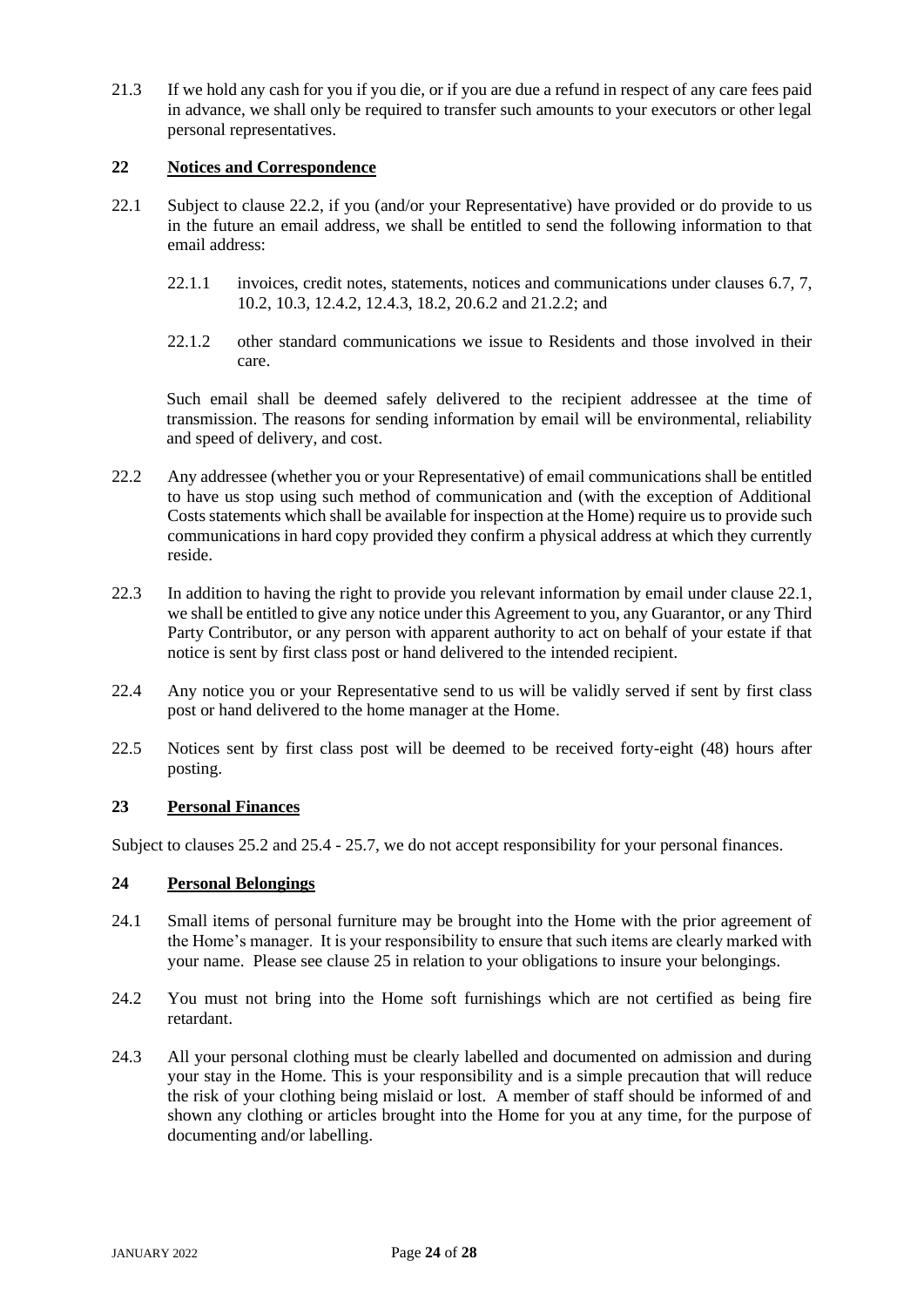- 24.4 We agree to provide a laundry service for your clothing that are machine washable at a minimum temperature of 40 degrees Celsius and are able to be tumble dried (but our laundry service does not include professional dry cleaning or hand washing of any item).
- 24.5 The Home shall not be responsible in any way for damage or loss to your furniture, clothes or other personal belongings unless the Home has been negligent, fraudulent or breached this Agreement in respect of your furniture, clothes or other personal belongings, in which case the limitations in clause [288](#page-25-0) will apply.

## **25 Insurance of Personal Belongings, Cash and our Administration of Additional Costs**

- 25.1 You are responsible for insuring to full replacement value all personal belongings, including furniture, brought into the Home. For the avoidance of doubt, this responsibility to insure continues in any period of absence from the Home and after your death, until all your belongings have been removed from the Home.
- <span id="page-24-0"></span>25.2 Residents having cash on their person or in their room risks loss or theft of that cash and potential issues with other residents and our staff. Our strong preference and recommendation is that any cash is held securely by us. We will not be held liable for any loss of your personal money that is not deposited with us unless the Home has been negligent, fraudulent or breached this Agreement in respect of your cash.
- 25.3 If at any time you wish to hold cash in your room or personally you must make your own independent insurance arrangements in relation to your cash.
- 25.4 We do not pay interest on any monies, whether cash or other, that we hold for you.
- 25.5 Any Additional Costs ought to be covered by monies we hold on account for you, whether by receipt of and application of your personal allowance, or the provision of other funds. Monies we hold on account of Additional Costs should be maintained by you or on your behalf at a reasonable level to pay your Additional Costs: we recommend eight (8) weeks of anticipated personal spend should be maintained at any one time. Where we require further monies on account for future Additional Costs (which are likely to be incurred), or to meet Additional Costs which we have incurred for which we do not hold funds, you (and/or your Representative) must comply within five (5) days of any request from us for those monies, failing which we shall have the right at the end of such five (5) day period to stop supplying or arranging for the supply of any further such additional services or goods.
- 25.6 Each month we shall produce a statement which records all Additional Costs and the application of monies we hold for you covering the preceding month, and will describe for that month each transaction, its date and its cost.
- 25.7 We will have such Additional Costs statement available for inspection at the Home, will leave you a copy in your room if you so wish, or email it to you or anyone else you may designate and, where appropriate, to any Third Party Contributor and/or Guarantor: but we shall not be bound to post the statement or deliver it in any manner other than by email. Where any of the Additional Costs comprise goods or services provided by a third party supplier, we shall try to obtain an invoice or other written record for that supply, and shall keep such record available for inspection at the Home for twelve (12) months from the date of supply.

## **26 Electrical Items**

You must make available to us promptly for inspection all electrical items you bring into the Home at any time, and must not use such items if they have not been inspected or fail the inspection.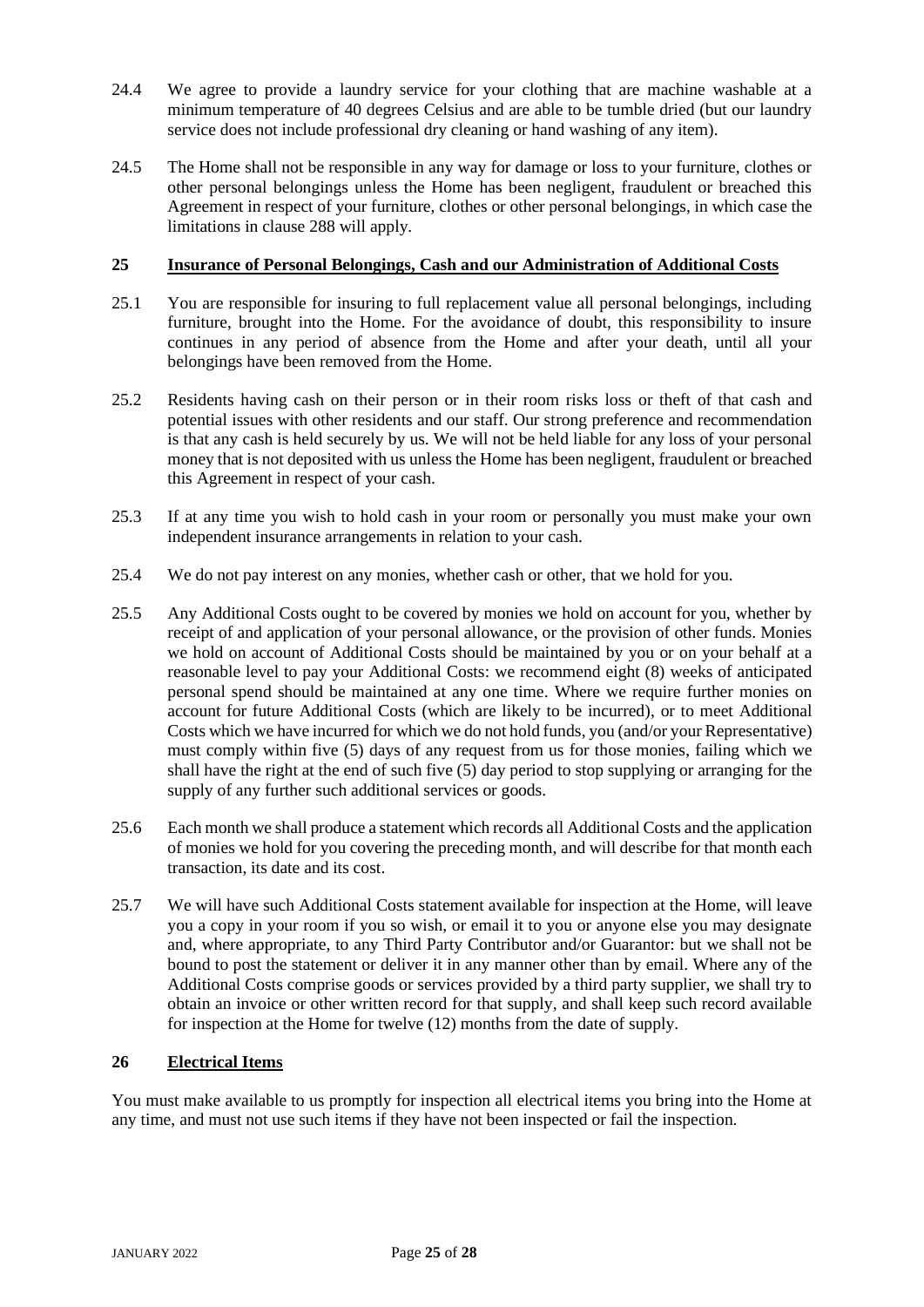## **27 Variations**

- 27.1 In addition to the provisions in this Agreement relating to changes in Fees, we shall have the right to make variations to the terms of this Agreement from time to time if, in our opinion, it is necessary or appropriate because of:
	- 27.1.1 the introduction of new or amended legislation; and/or
	- 27.1.2 to meet the changing needs of our residents; and/or
	- 27.1.3 to improve our service.
- 27.2 Variations will be notified at least twenty-eight (28) days in advance and will take effect from the date stated in the notice, which shall be the expiry date of such notice or a later date stated in the notice.

## <span id="page-25-0"></span>**28 Liability**

- <span id="page-25-1"></span>28.1 Nothing in this Agreement shall exclude or limit liability for:
	- 28.1.1 death or personal injury resulting from negligence by us or by our agents or employees; or
	- 28.1.2 any breach of statutory obligations imposed on us in providing you with goods and/or services; or
	- 28.1.3 our statutory responsibility for any defective products; or
	- 28.1.4 fraud, fraudulent misrepresentation; or
	- 28.1.5 any other matter for which it would be illegal or unlawful for us to exclude or attempt to exclude our liability.
- <span id="page-25-2"></span>28.2 Subject to clause [28.1,](#page-25-1) we shall not be responsible or liable to you or any other person for any losses (including any indirect, economic or consequential loss or special damages) that you suffer as a result of our failure to comply with this Agreement or otherwise arising out of or in connection with your stay at the Home, except for those losses which we could reasonably foresee would result from a failure to comply with this Agreement or breach of duty to you.
- <span id="page-25-3"></span>28.3 Subject to clauses [28.1](#page-25-1) and [28.2,](#page-25-2) our total liability to you in respect of any loss of, or damage to your belongings shall be limited to £1,000 per incident and to £10,000 in total for all claims.
- 28.4 Subject to clauses [28.1,](#page-25-1) [28.2](#page-25-2) and [28.3,](#page-25-3) our total liability to you or any other person under this Agreement or otherwise arising out of or in connection with your stay at the Home shall in no event exceed £1,000,000 however such claim arises including breach of contract or in tort (negligence or other tort), misrepresentation or breach of statutory duty.

## **29 Equal Opportunities**

We support the principle of equal opportunities and oppose all forms of unlawful or unfair discrimination on the grounds of colour, race, nationality, ethnic or national origin, sex, marital status, religion or similar belief, sexual orientation, age or disability.

## **30 Data Protection**

30.1 We shall comply with all Applicable Data Protection Law in relation to Personal Data.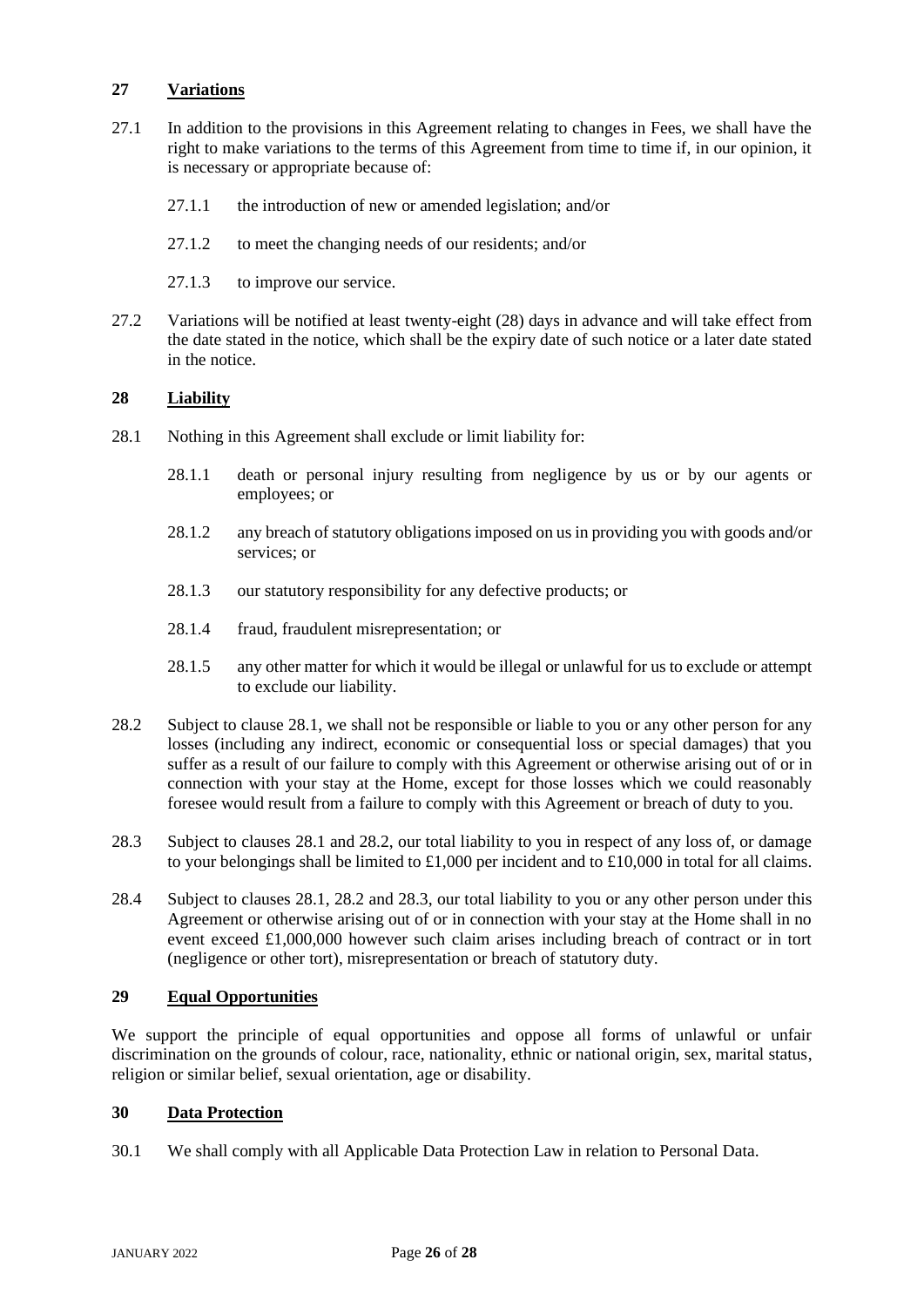- 30.2 We gather information relating to you to allow us to process any registration or any booking which is made and for the purpose of issuing invoices and generally for the purpose of your stay at the Home and better ensuring that we meet your needs.
- 30.3 It is also used to communicate with you and others on matters relating to the arrangements concerning your stay, including (i) for medical purposes, and for the purpose of communication with general practitioners, and other health and multi-disciplinary professionals who are bound by the duty of confidentiality; and (ii) in relation to financial aspects, our dealings with any Guarantor, Third Party Contributors or Local Authority about funding or payment for your stay.
- 30.4 If any of the information that you or your representative provides to us changes, please inform us within seven days of such change.
- 30.5 If our business is to be sold or integrated in whole or in part with another business, details about you and any other relevant person may be disclosed to our advisers and any prospective purchasers and their advisers and will be passed on to the new owners of the business.

## **31 Guarantee**

- 31.1 The Guarantor agrees to be jointly and personally liable for the payment of all Guaranteed Amounts due to us as they fall due.
- 31.2 In addition to guaranteeing the Guaranteed Amounts as set out at clause 31.1, the Guarantor agrees at all times to compensate and/or protect us in full and keep us compensated and/or protected in full in respect of and against all and any losses, costs and expenses suffered or incurred by us arising out of, or in connection with, any failure by you and/or the Guarantor to pay the Guaranteed Amounts.
- 31.3 This guarantee is a continuing security and shall cover the ultimate balance of all monies payable by you under this Agreement, irrespective of any intermediate payment in full or in part of the Guaranteed Amounts.
- 31.4 The liability of the Guarantor under this guarantee shall not be reduced, discharged or otherwise adversely affected by any act or omission except an express written release by deed of the Guarantor by us.
- 31.5 The Guarantor waives any right it may have to require us to proceed against or enforce any other right or claim for payment against any person (save in respect of Authority Funding in relation to which we obtain legal advice giving us a realistic prospect of success of recovering payment of such Authority Funding) before claiming from the Guarantor under this Agreement.
- 31.6 We shall use reasonable endeavours to contact the Guarantor if there are circumstances which suggest we may make a demand or claim against the Guarantor for Guaranteed Amounts, e.g. where a monthly direct debate payment is rejected or for non-payment of substantial Additional Costs without satisfactory explanation and resolution. We shall try to resolve matters with the Guarantor within the fourteen (14) days following the day on which we attempt to make contact with the Guarantor (assuming we still have the means to contact the Guarantor and the Guarantor responds to us) but if matters are not resolved by then, we shall have the immediate right to commence court proceedings against the Guarantor, as well as give you twenty-eight (28) days' written notice of termination under clause 20.

## **32 General**

32.1 All terms and provisions of this Agreement shall be binding upon and shall continue for the benefit of the parties to this Agreement and their respective personal representatives and other successors in title.